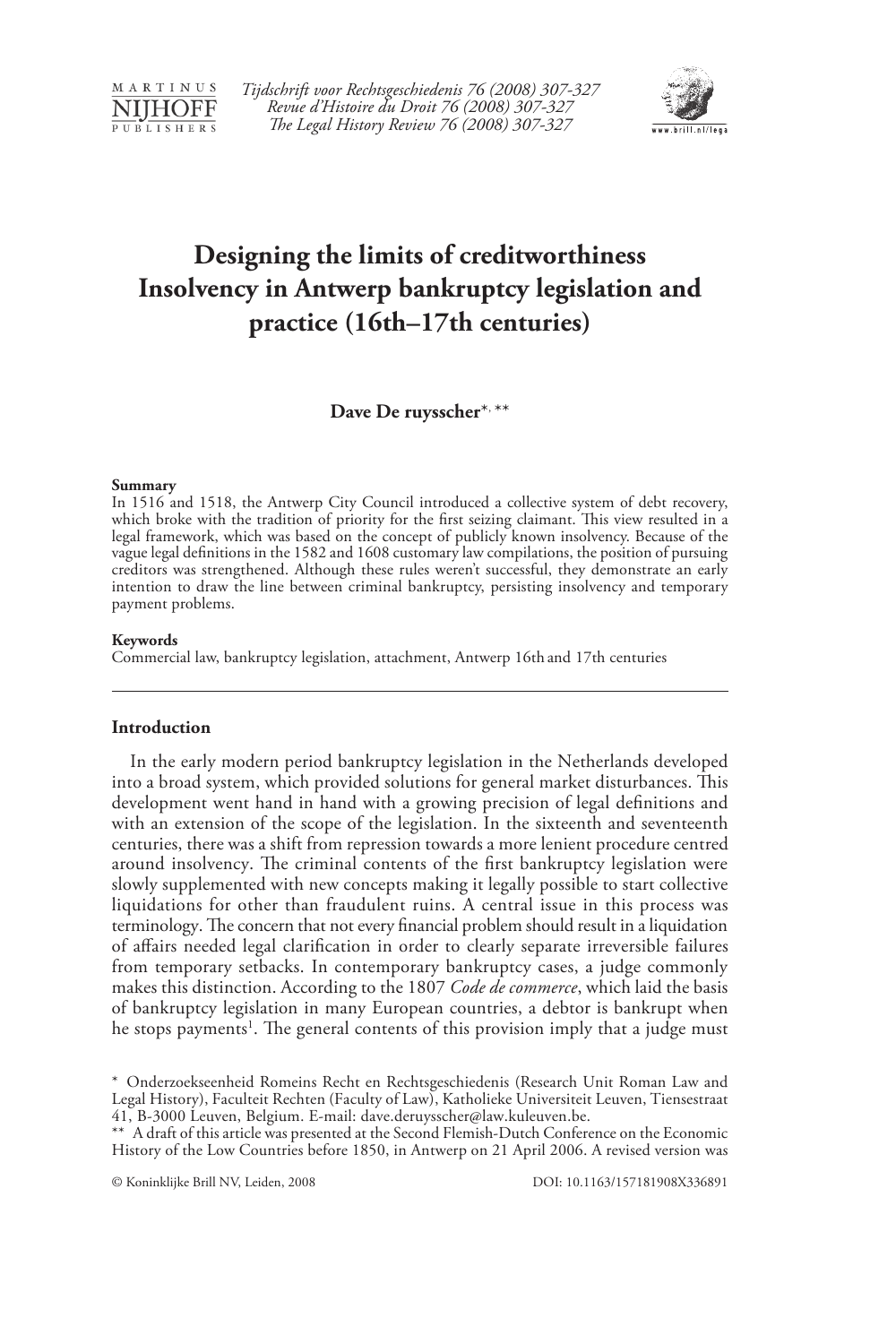deduct the starting date of a failure from the concrete circumstances leading to the setback. Although the French legislator had not intended it as such, the vagueness of this text was helpful to cover unforeseen and complex situations in which a ruin may appear<sup>2</sup>.

In the sixteenth and seventeenth centuries, legislators and lawyers struggled with what could be considered as signs of business failures, as they attempted to circumscribe the state of bankruptcy and insolvency in detailed rules. Early attempts to define insolvency were made in Antwerp near the end of the sixteenth century and they were closely linked to the registration and structuring of Antwerp commercial rules, which were written down several times in the sixteenth and seventeenth centuries. Although a considerable part of the commercial law in these customary law texts was drawn from learned and foreign sources, solutions from practice were also introduced into these compilations, as the Antwerp City Council wanted to provide legal protection for merchants visiting its markets. Because commercial customs had slowly trickled down into the city's legal scenes, the Antwerp legislator gave weight to them and valuated their application by creating a comprehensive body of written rules on bills of exchange, insurance and companies.

This article aims at offering an insight into Antwerp bankruptcy legislation and practice in the sixteenth and seventeenth centuries<sup>3</sup> and focuses on the creation of a

read at the annual meeting of the Nederlands-Belgische Studiekring voor Rechtsgeschiedenis in Antwerp on 27 October 2006. The article has benefited from the valuable remarks of the participants at these conferences. I would like to extend my gratitude to Prof. F. Stevens (Katholieke Universiteit Leuven, Belgium) and to Prof. D. Heirbaut (Universiteit Gent, Belgium), who have read and commented earlier versions of this article. S. Wunderlich (Max-Planck-Institut für europäische Rechtsgeschichte, Frankfurt am Main) generously provided research documentation that could not be found in Belgian libraries. I would also like to thank Prof. K. Blanpain (Katholieke Universiteit Leuven, Belgium) and R. Wilder, who have checked the language of this text. Any remaining errors are, of course, entirely my own.

Used abbreviations:

ACA: City Archives in Antwerp (FelixArchief) ARA: Archives of the Realm in Antwerp

PK: Privilegekamer

RLB: Royal Library of Belgium in Brussels

V: Vierschaar

<sup>1</sup> Art. 437 Code de commerce.

<sup>2</sup> J.-P. Delville, G. Guiheux, M. Herail, T. Noël, L. Nurit and E. Richard, *Droit des affaires*, *Questions actuelles et perspectives historiques*, [Collection Didact Droit], Rennes 2005, p. 582– 585.

<sup>3</sup> The general outlines of Antwerp bankruptcy legislation can be found in: J. Beving, *Traité des faillites et banqueroutes*, *par A. Renouard entièrement refondu et mis en harmonie avec la loi belge du 18 avril 1851*, *sur les faillites*, *banqueroutes et sursis …*, Brussels 1851, p. 67–73; J. Denucé, *Archives commerciales privées*: *le fonds des faillites à Anvers*, Annales d'histoire économique et sociale, 4 (1932), p. 372–377; J. Denucé, *De Insolvente Boedelskamer als kern voor een Antwerpsch economisch archief met inventaris*, Antwerpsch Archievenblad, 2nd series, 2 (1927), p. 204–211 and 7 (1932), p. 211–212; E. Dirix, *Historische verkenningen in het faillissementsrecht*, Rechtskundig Weekblad, 69 (2005), p. 213–215; P. Godding, *Le droit privé dans les Pays-Bas méridionaux du 12e au 18e siècle*, [Académie royale de Belgique, Mémoires de la classe des lettres, Collection in-4°, 2nd series, 14/1], Brussels 1987, p. 520–523; S. Lammel, *Gesetzgebung und Rechtsprechung*, *Die Gesetzgebung des Handelsrechts*, in: H. Coing (ed.), Handbuch der Quellen und Literatur der neueren europäischen Privatrechtsgeschichte, [Veröffentlichungen des Max-Planck-Instituts für europäische Rechtsgeschichte], II/2, Munich 1976, p. 784–785; J. Van den Nieuwenhuizen, *Beknopte inventaris van de Insolvente Boedelskamer in het stadsarchief van Antwerpen*, [Algemeen Rijksarchief en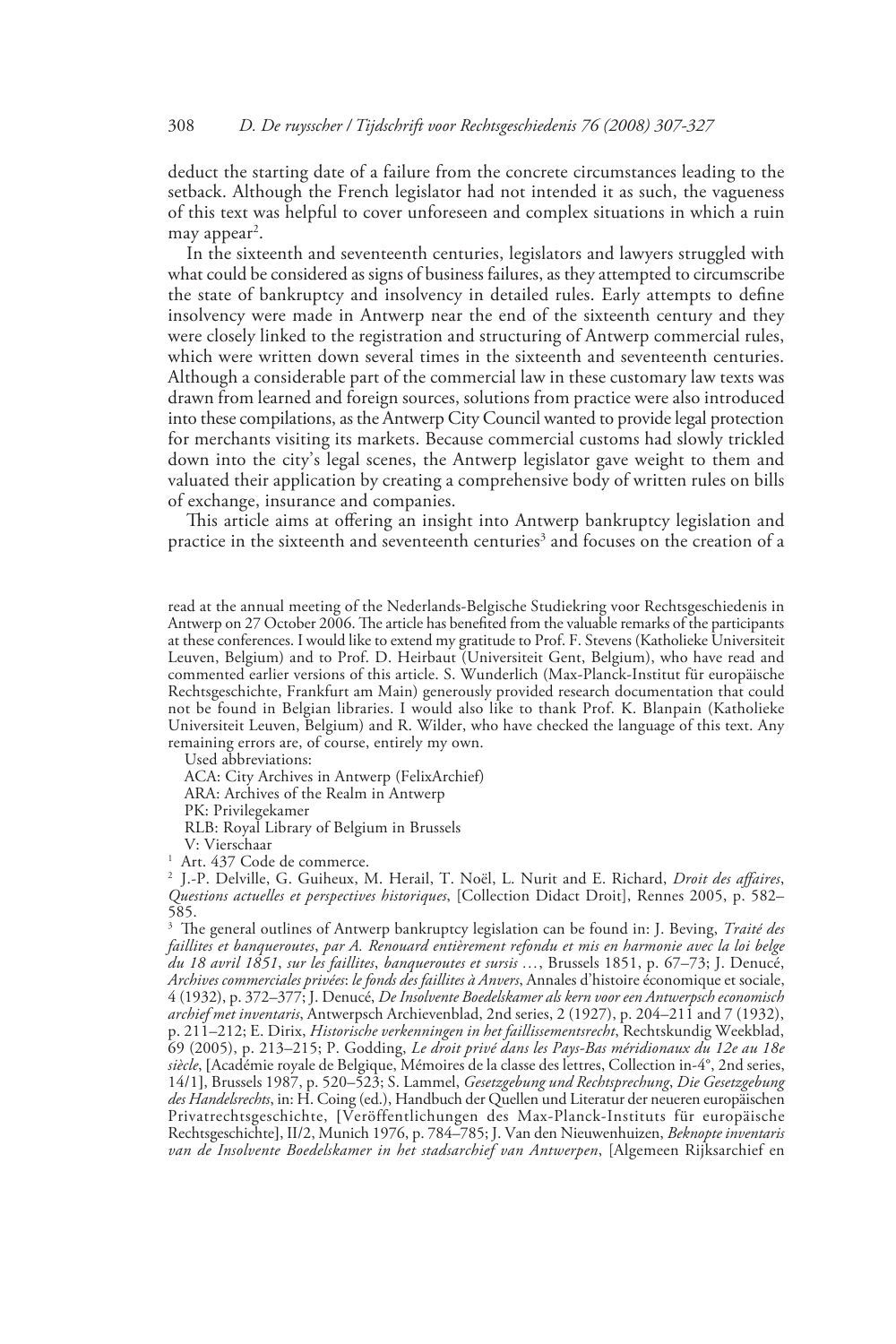liquidation procedure following insolvency<sup>4</sup>. The first part investigates the earliest Antwerp bankruptcy legislation. The second analyses the influence of criminal law concepts in the first bankruptcy procedure. The development of a general insolvency system in the late sixteenth and early seventeenth centuries is sketched in a third part, whereas, in a fourth, the impact of the legal definitions on business strategies and practice in the courts is detailed.

# **1. – From individual seizure to collective liquidation. The earliest characteristics of the Antwerp bankruptcy procedure**

Already in the late middle ages, the Antwerp authorities had to deal with the matter of fleeing debtors. According to the Antwerp *Keurboek*, a collection of rules dating from the fourteenth century<sup>5</sup>, anyone who had left his business in disarray was ordered to return and pay his creditors within three weeks. Should the fugitive not do this, he was banned for seven years and lost his citizenship<sup>6</sup>. Documents from fifteenthcentury practice attest to the existence of public sales, whereby the returns were

Rijksarchief in de Provinciën, Archiefbestanden in niet-Rijksarchieven, 4], Brussels 1998, p. 5–7. Histories of Antwerp contain a few references to its bankruptcy legislation. See: F. Prims, *Geschiedenis van Antwerpen*, Antwerp 1927–1949, V, p. 61. Studies by economic historians have demonstrated the influence of bankruptcy legislation on mercantile practice. See: R. Baetens, *De nazomer van Antwerpens welvaart*, *De diaspora en het handelshuis De Groote tijdens de eerste helft der 17de eeuw*, [Gemeentekrediet van België, Historische uitgaven Pro Civitate, Series in-8°, 45], I, Brussels 1976, p. 235–241; E. Coornaert, *Les Français et le commerce international à Anvers* (*fin XVe et XVIe siècle*), I, Paris 1961, p. 42; O. De Smedt, *De Engelse natie te Antwerpen in de 16de eeuw*  (*1496–1582*), II, Antwerp 1954, p. 587–594; J.A. Goris, *Étude sur les colonies marchandes méridionales* (*Portugais*, *Espagnols*, *Italiens*) *à Anvers de 1488 à 1567*, *Contribution à l'histoire du capitalisme moderne*, Leuven 1925, p. 359–362. Some studies of legal historians have referred to Antwerp bankruptcy legislation. See: J.A. Ankum, *De geschiedenis der Actio Pauliana*, I, Zwolle 1962, p. 367; R. Feenstra, *Reclame en revindicatie*, *Onderzoekingen omtrent de rol in de ontwikkelingsgeschiedenis van het recht van reclame gespeeld door den Romeinsrechtelijken regel omtrent eigendomsovergang en prijsbetaling bij koop* (*Inst. 2,1,41*), Harlem 1949, p. 125–126, p. 140–141 and p. 189–190. For general reflexions on bankruptcy legislation in the Netherlands, see: J. Kohler, *Lehrbuch des Konkursrechts*, Stuttgart 1891, p. 22–23; M. Steele, *Bankruptcy and insolvency*: *bank failure and its control in preindustrial Europe*, in: Banchi pubblici, banchi privati e monti di pietà nell'Europa preindustriale, Amministrazione, tecniche operative e ruoli economici, [Atti della Società Ligure di Storia Patria, New series, 31/1–2], I, Genoa 1991, p. 198–200.

<sup>4</sup> Certain aspects of Antwerp bankruptcy and insolvency legislation, such as the important practice of settlement (*concordat*), are therefore not examined here.

<sup>5</sup> The *Keurboek*, containing some 200 provisions on various issues, has been compiled from the beginning of the fourteenth century onwards. The text has been published in: *Coutumes du pays et duché de Brabant*, *Quartier d'Anvers*, [Recueil des anciennes coutumes de la Belgique], I, G. De Longé (ed.), Brussels 1870, p. 2–89 (hereafter *Keurboek Antwerp*). On its dating, see: F. Blockmans, *Het vroegste officiële ambachtswezen te Antwerpen*, Bijdragen voor de geschiedenis der Nederlanden, 8 (1954), p. 181; F. De Nave, *Een Antwerpse rechtsoptekening uit het begin van de 15de eeuw*, Handelingen van de Koninklijke Commissie voor de uitgave der oude wetten en verordeningen van België, 30 (1982), p. 1–5; F. Prims, *Het Keurboek van Antwerpen en het probleem der stadskeuren*, Verslagen en Mededeelingen van de Koninklijke Vlaamsche Academie voor Taal- en Letterkunde, 1932, p. 445–463. On the contents of the *Keurboek*, see: M. Gotzen, *De costumiere bronnen voor de studie van het oud-Antwerpsche burgerlijk recht*, Rechtskundig Tijdschrift voor België, 39 (1949), p. 8–9; E.H. Mertens and K.L. Torfs, *Geschiedenis van Antwerpen sedert de stichting der stad tot op onze tyden*, V, Antwerp 1849, p. 510.

<sup>6</sup> *Keurboek Antwerp* (*supra*, n. 5), p. 54 (art. 146).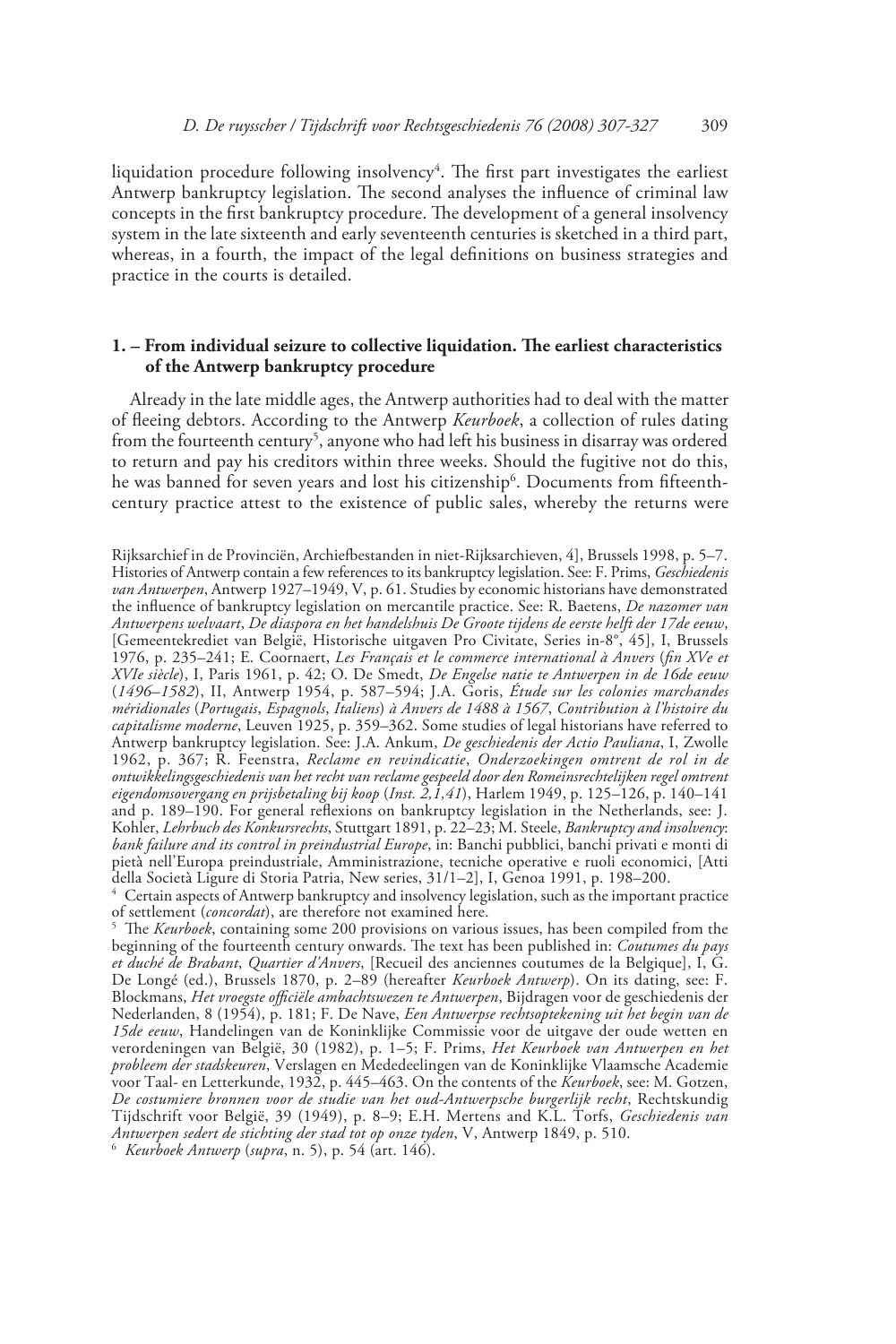distributed according to the date of the creditors' titles7 . When the claimants with titles were paid, the remainder was given to the first seizing creditor<sup>8</sup>. If the recovered sums were not sufficient to cover all debts, the unpaid creditors were allowed to claim their investment by seizing what the ruined debtor acquired after the liquidation $^{\circ}$ .

Even though liquidations started by creditors mostly took on the form of a public sale, they were essentially based on individual actions of seizure. Attachment or seizure was a means to secure obligations by freezing a debtor's properties, which could be sold if the debtor refused to settle his affairs<sup>10</sup>. In this respect, there was no difference between liquidation with one creditor and expropriation involving many creditors. Although in the latter case priority rules were applied for the distribution of the proceeds from the sale, in both situations the expropriation started with seizure and ended with a public sale. In fifteenth-century Antwerp, there was no other legal remedy than seizure in situations, which concerned more than one claimant.

However, this practice changed substantially in the first decades of the sixteenth century, when two urban ordinances introduced a bankruptcy system, one of 21 January 1516 (n.s.) detailing the bankruptcy procedure and the hierarchy of debts<sup>11</sup>, another of 2 June 1518 applying these and new rules to insolvent inheritances<sup>12</sup>. This

<sup>8</sup> ACA, V, nr. 68, fol. 12v. (around 1508); *Coutumes du pays et duché de Brabant*, *Quartier d'Anvers*, [Recueil des anciennes coutumes de la Belgique], I, G. De Longé (ed.), Brussels 1870, p. 408 (art. 92) (I, p. 378–427 is hereafter referred to as *Golden Book 1530s*).

<sup>9</sup> *Het 2de Oudt Register in 't parkement gebonden*, *1438–1459*, Antwerpsch Archievenblad, 1st series, 30 (s.d.), p. 316–318<sup>'</sup> (24 May 1448). In this agreement between the creditors of an insolvent debtor, which was endorsed by the City Council, it is stated that the unpaid creditors are permitted to collect their debts after the public sale of the debtor's estate. This principle was also recognized in an agreement between cities of the Duchy of Brabant in 1445. See: *Coutumes du pays et duché de Brabant*, *Quartier d'Anvers*, I (*supra*, n. 5), p. 714 (1 March 1445 (n.s.)).

<sup>10</sup> There was no clear distinction between provisional seizure, as a means to freeze a debtor's properties, and attachment upon a judicial decision for its execution. In sixteenth- and seventeenthcentury Antwerp, attachment had to be followed by a judgment on the seizing creditor's claim, except if the contract with the debtor permitted immediate liquidation. See: Godding, *Le droit privé* (*supra*, n. 3), p. 509–510. Hereafter, the words attachment and seizure will be used as synonyms, applying to both mentioned types of seizure.

 $11$  The Antwerp City Council issued this ordinance on 21 January 1516 (n.s.) and submitted the text to the Council of Brabant, a provincial and royal court. Endorsement of this text was obtained on 28 January 1516 (n.s.). The ordinance has been published in: *Recueil des ordonnances des Pays-Bas*, *Règne de Charles Quint 1506–1555*, [Recueil des anciennes ordonnances de la Belgique], I, C. Laurent (ed.), Brussels 1893 (hereafter *ROPB*, 2nd series, I), p. 464–466. The original urban ordinance of 21 January 1516 (n.s.) is found in: ACA, V, nr. 914, fol. 69. Copies of this text, which sometimes contain minor changes, are found in: ACA, V, nr. 4; nr. 5, fol. 103; nr. 14, fol. 45v.; nr. 15, fol. 40; ARA, City of Antwerp, nr. 152, fol. 82v.; RLB, Manuscripts, nr. 17087–97, fol. 33v. and fol. 71.

<sup>12</sup> This ordinance was not confirmed by the higher authorities. For copies of this text, see: ACA, V, nr. 4; nr. 5, fol. 107; nr. 14, fol. 43v.; nr. 15, fol. 34v.; ARA, City of Antwerp, nr. 152, fol. 83v.; RLB, Manuscripts, nr. 17087–97, fol. 35 and fol. 67.

<sup>7</sup> *Oudt Register*, *mette berderen*, *1336–1439*, Antwerpsch Archievenblad, 1st series, 29 (s.d.), p. 144–146 (26 June 1437). The Antwerp aldermen authorized the liquidation of a fugitive couple's assets. They specified that the proceeds from the public sale must be paid first to the creditors with the oldest titles ('*altyt doutstse scepenenbrieve oft renten die daerop sprekende syn*'). This rule was linked to a principle that gave older hypothecation priority over younger, as was already stated in an early-fifteenth-century legal comment by the Antwerp urban official Willem de Moelnere. See: *De 'Antwerpse rechtsaantekeningen' van Willem de Moelnere*, E. Strubbe and E. Spillemaeckers (eds.), Handelingen van de Koninklijke Commissie voor de uitgave der oude wetten en verordeningen van België, 18 (1954), p. 67.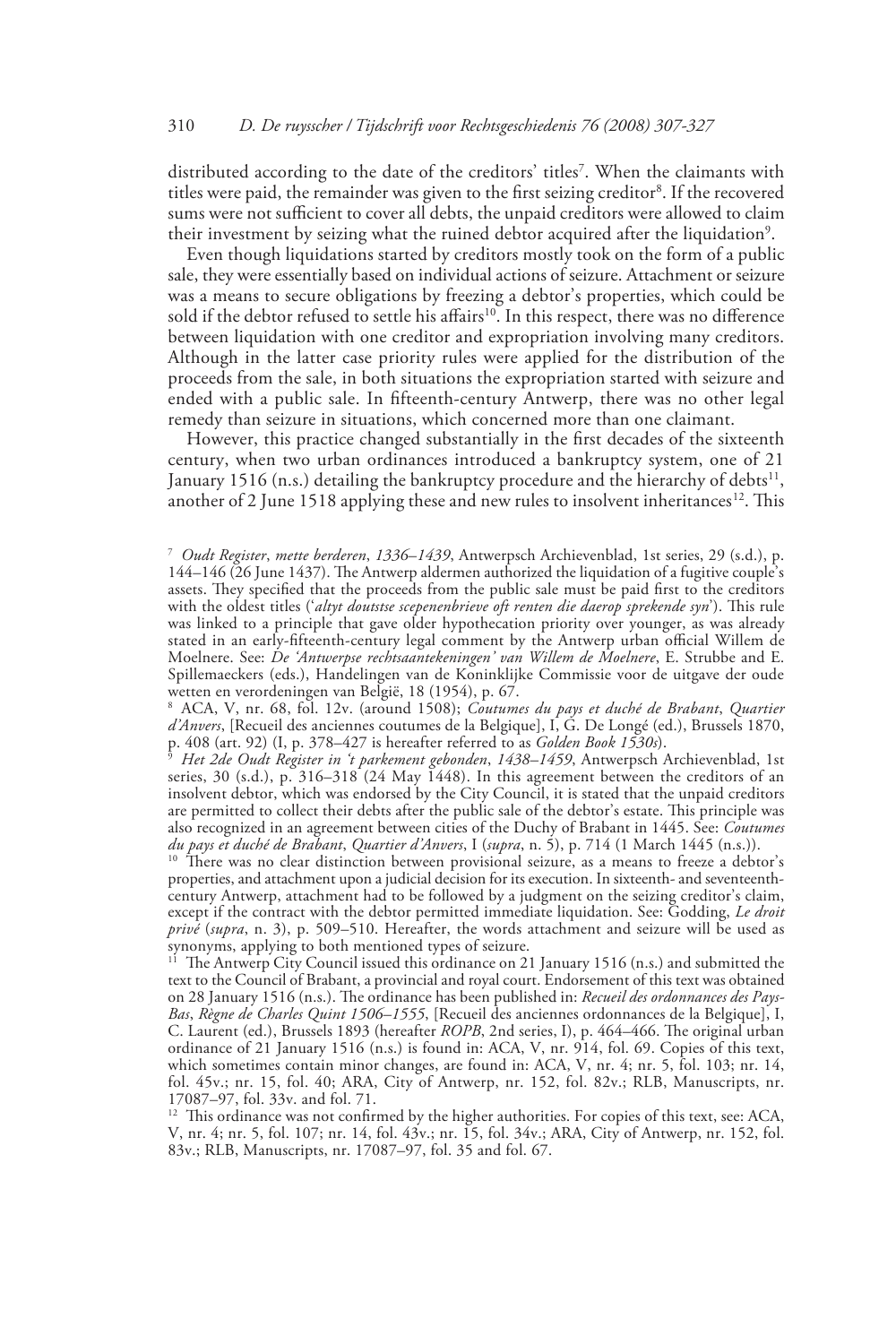new liquidation procedure, which was later elaborated in the city's written customs, had three important characteristics. First, it applied to all the debtor's belongings, the debts of the bankrupt being covered with all his assets, as all the bankrupt's properties were publicly sold. An urban official, the *amman*, was given the power not only to control the attachments and the public sale, but also to investigate and sequestrate the assets. In theory, all the bankrupt's properties should be included in the sale, even if they had not been attached. This feature of the bankruptcy procedure was probably influenced by Italian city ordinances or learned doctrine<sup>13</sup> and related to the creditors' rights. The Antwerp 'Golden Book', a compilation of urban rules dating from the  $1530s^{14}$ , and the Antwerp customary law collection of 1548 stated that a bankrupt's assets were affected by the failure, that these resources belonged to the creditors<sup>15</sup> and that they constituted a *massa creditorum*<sup>16</sup>. This terminology referred to a legal fiction, which implied that a bankrupt was not allowed to dispose of his properties<sup>17</sup>.

A second feature of the new bankruptcy procedure was its compulsory collective nature. After the attachment of a suspected fugitive's resources, the City Council issued an ordinance in which the debtor was ordered to resume his activities in the city and to clear his debts. Within forty days following the promulgation of the ordinance, the creditors could seize the bankrupt's goods<sup>18</sup>. After this period, all assets of the fugitive were sold and the proceeds were distributed among the creditors. The 1516 and 1518 ordinances stressed that the risks of bankruptcy should be shared collectively. They attempted to counter market disturbances of this kind by spreading their negative effects, thereby intending to overcome disadvantages of the older procedure. Under the earlier system, it was difficult for a debtor to master his payment problems, as liquidation did not necessarily wipe out all his debts because not all creditors had to be involved and because unpaid parties could still seize properties

<sup>16</sup> *Golden Book 1530s* (*supra*, n. 8), p. 420 (art. 136); *Antwerp customs 1548* (*supra*, n. 15), p. 180 (art. 29); *Coutumes du pays et duché de Brabant*, *Quartier d'Anvers*, [Recueil des anciennes coutumes de la Belgique], I, G. De Longé (ed.), Brussels 1870, p. 530 (section 16) (I, p. 430–705 is hereafter referred to as *Antwerp customs 1570*); *Coutumes du pays et duché de Brabant*, *Quartier d'Anvers*, [Recueil des anciennes coutumes de la Belgique], II, G. De Longé (ed.), Brussels 1871, p. 530 (art. 5) (II, p. 2–685 is hereafter referred to as *Antwerp customs 1582*).

<sup>17</sup> *Antwerp customs 1548* (*supra*, n. 15), p. 180 (art. 29); *Antwerp customs 1570* (*supra*, n. 16), p. 530 (section 16); *Antwerp customs 1582* (*supra*, n. 16), p. 530 (art. 5 and 6).

<sup>18</sup> *Golden Book 1530s* (*supra*, n. 8), p. 406 (art. 86). The 1518 ordinance gave creditors from outside the Netherlands the opportunity to make their claims known within three months. See: ACA, V, nr. 4, art. 7-8. According to the 1608 customs, this rule applied to all creditors. See: *Coutumes du pays et duché de Brabant*, *Quartier d'Anvers*, [Recueil des anciennes coutumes de la Belgique], IV, G. De Longé (ed.), Brussels 1874, p. 388 (art. 4) and p. 414–416 (art. 69) (IV is hereafter referred to as *Antwerp customs 1608*).

<sup>13</sup> On this rule in Italian city ordinances see: J. Hilaire, *Introduction historique au droit commercial*, [Collection droit fondamental, 1], Paris 1986, p. 310–311; U. Santarelli, *Per la storia del fallimento nelle legislazioni italiane dell'età intermedia*, [Studi di diritto privato italiano e straniero, New series, 9], Padua 1964, p. 109–113. For a brief survey of doctrinal views on this matter, consult: W. Pakter, *The origins of bankruptcy in medieval canon and Roman law*, in: P. Linehan (ed.), Proceedings of the Seventh International congress of medieval Canon law, [Monumenta Iuris Canonici, Series C, Subsidia, 8], Vatican City 1988, p. 494–495.

<sup>14</sup> Mertens and Torfs, *Geschiedenis van Antwerpen* (*supra*, n. 5), V, p. 510–511.

<sup>15</sup> *Golden Book 1530s* (*supra*, n. 8), p. 408 (art. 93); *Coutumes du pays et duché de Brabant*, *Quartier d'Anvers*, I, G. De Longé (ed.), Brussels 1870, p. 180 (art. 28) (I, p. 92–375 is hereafter referred to as *Antwerp customs 1548*).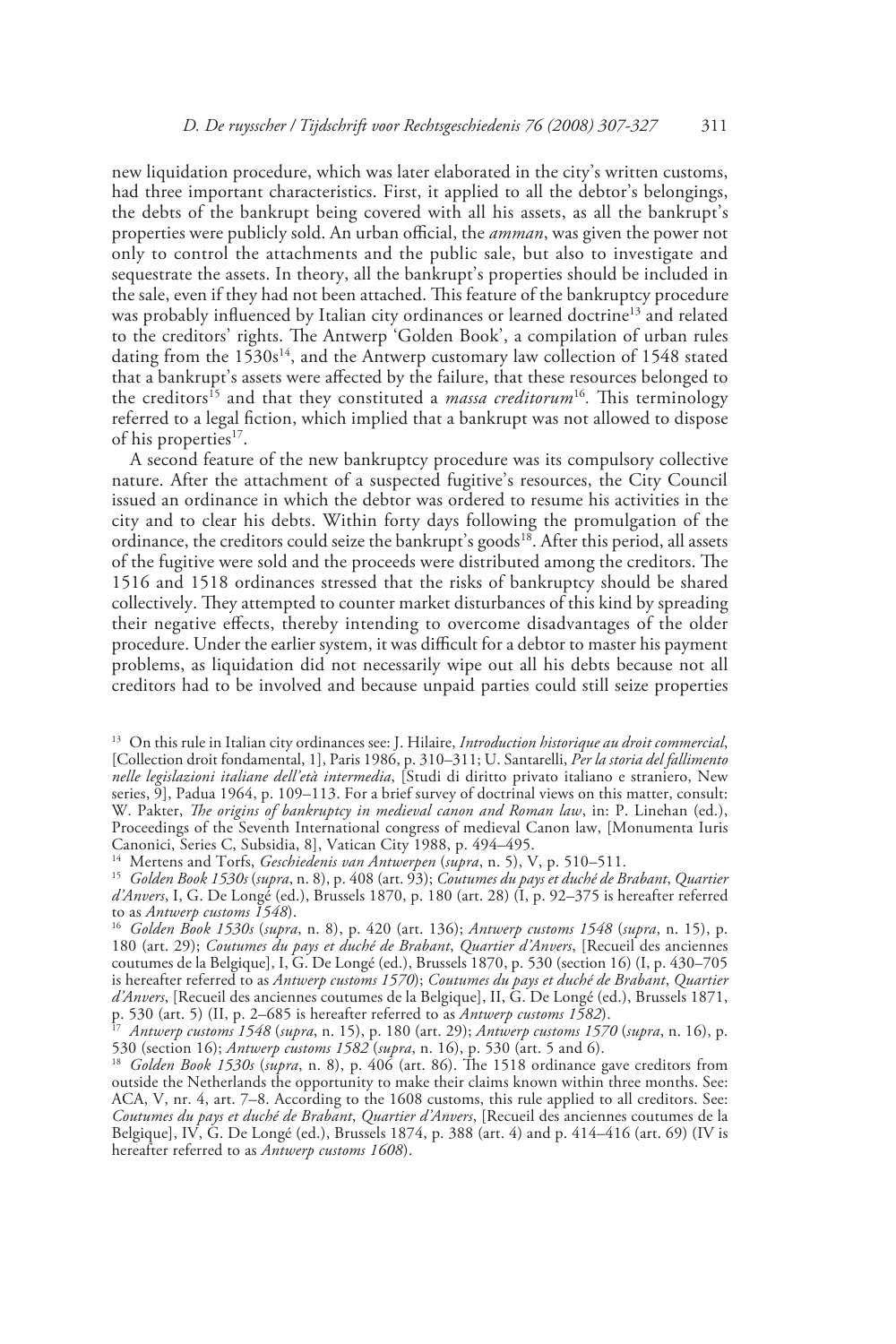after the public sale. The new bankruptcy procedure allowed the bankrupt to make a fresh start because the recovered funds were given only to claimants who had made known their demands within six weeks. Another problem before the introduction of the new liquidation procedure was that a number of creditors could not obtain payment when a debtor's properties had been sold before they heard of the liquidation. In the new procedure, the creditors' interests were protected by the public appeal: they were no longer unaware of expropriations following the bankruptcy of a contractual party. Although the new bankruptcy procedure implied the participation of all the bankrupt's creditors, unclaimed debts were considered to be extinguished and could no longer be collected<sup>19</sup>.

A third innovation of the 1516 and 1518 ordinances concerned the hierarchy between creditors. The rank of payment was no longer determined by the date but by the nature of the debt. In accordance with this principle, creditors were paid on a pro rata basis if the debtor's funds were not sufficient to compensate all contracts20. This change, another possible reflection of Italian doctrinal texts or city ordinances<sup>21</sup>, was a consequence of the collective nature of the new procedure. It would have made no sense to invite all creditors when only a few of them could acquire a share of the proceeds from the public sale. Nevertheless, the practical relevance of the new approach was limited because the 1516 and 1518 ordinances allowed many exceptions to this rule. The earlier distinction between creditors with and those without titles was reflected by priority rules, which gave the first priority over the second. The hierarchy according to the date was still in use, as within certain categories of claims, such as those based on judgments or on public letters issued by the city's aldermen, the oldest  $\delta$  debt was paid first<sup>22</sup>. Consequently, in practice the principle of priority for older titles prevailed. The 1516 and 1518 ordinances merely softened the rule that the order of payment for creditors without titles was determined by the date of seizure. Claimants with non-formalized debts were now paid equally and rateably.

The Antwerp bankruptcy system, as it was instituted by the 1516 and 1518 ordinances, was a combination of old and new views. Notwithstanding their new features, the 1516 and 1518 ordinances were still based on known concepts. The new bankruptcy system was mainly designed as a modified version of expropriation following seizure. Hence, attachment was still an essential part of the liquidation of a bankrupt's debts. The *amman* could gather all the bankrupt's belongings, but the creditors were only allowed a part of the returns if they had attached some of the assets. The older technique of seizure was therefore still the backbone of the bankruptcy procedure, being a customary practice that was merged with new solutions. Yet, the

<sup>19</sup> *ROPB*, 2nd series, I (*supra*, n. 11), p. 465 (art. 3); *Antwerp customs 1570* (*supra*, n. 16), p. 532 (section 16); *Antwerp customs 1582* (*supra*, n. 16), p. 538 (art. 4).

<sup>20</sup> *ROPB*, 2nd series, I (*supra*, n. 11), p. 465 (art. 4); *Golden Book 1530s* (*supra*, n. 8), p. 420 (art. 133); *Antwerp customs 1570* (*supra*, n. 16), p. 532 (section 16); *Antwerp customs 1582* (*supra*, n. 16), p. 538 (art. 2).

<sup>21</sup> Pakter, *The origins of bankruptcy* (*supra*, n. 13), p. 498–499; Santarelli, *Storia del fallimento*  (*supra*, n. 13), p. 238–242. Although a direct influence of Roman law texts or of studies based on it is possible, the distribution pro rata could also have been inspired by French customary law sources or Hansa ordinances. See: Delville *et. al*., *Droit des affaires* (*supra*, n. 2), p. 547–549; H. Planitz, *Über hansisches Handels- und Verkehrsrecht*, Hansische Geschichtsblätter, 31 (1926), S. 25.

<sup>22</sup> *Antwerp customs 1570* (*supra*, n. 16), p. 534–536 (section 16); *Antwerp customs 1582* (*supra*, n. 16), p. 550–552 (art. 40–41).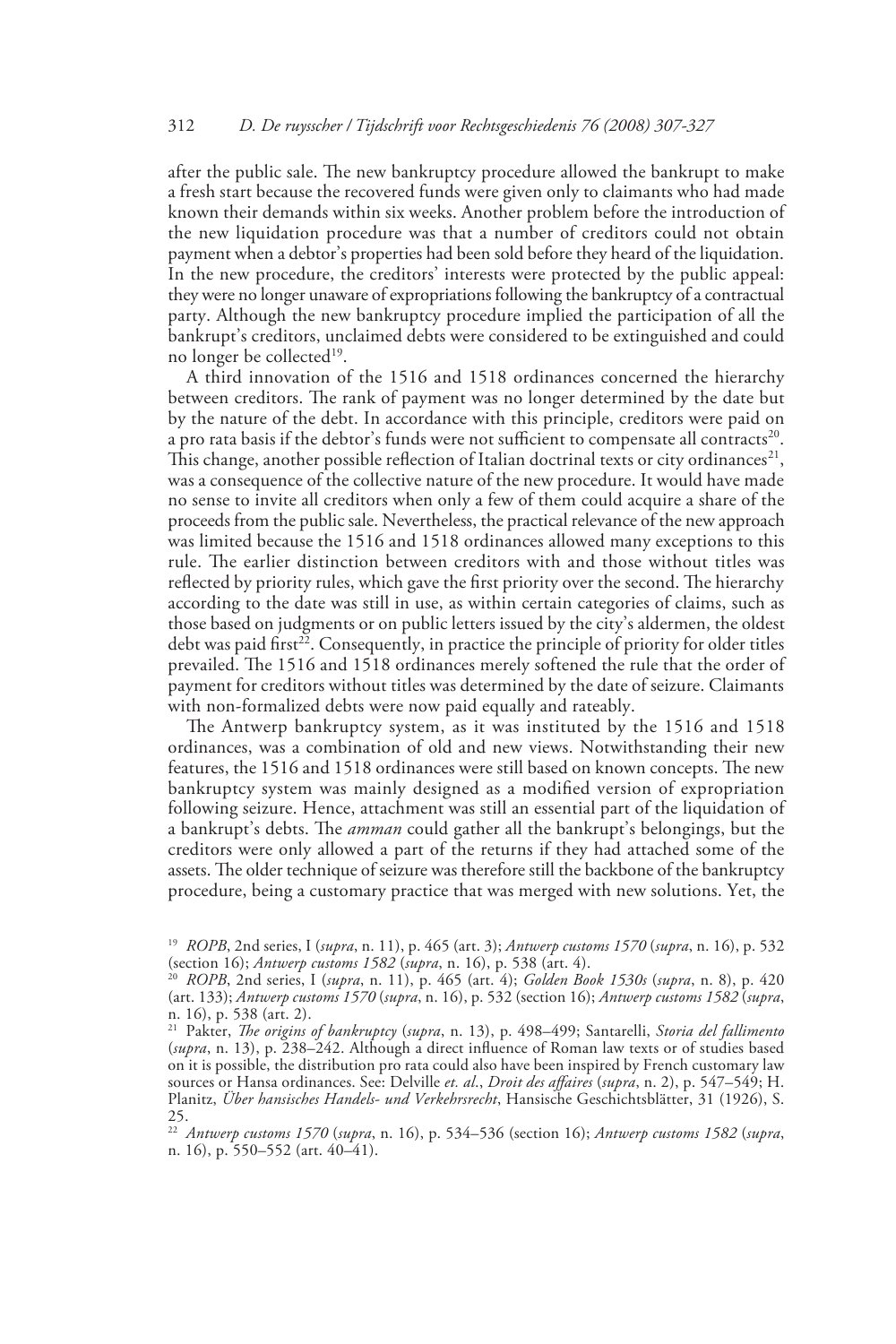1516 and 1518 ordinances were innovative in many ways. Most importantly, they hint at stronger government intervention in bankruptcy cases. Individual attachments of a bankrupt's possessions were henceforth the signal for the urban authorities to control the compensation of debts. According to the provisions of the 1516 and 1518 ordinances and of the first written customary law texts based on them, the bankruptcy procedure could be initiated if a debtor had fled from his creditors. Although it was mere theory, the bankruptcy legislation made it even possible that the liquidation started without any initiative of the creditors. The claimants had to seize some of the assets for purposes of debt evaluation, but these actions were not required for the start of liquidation upon bankruptcy. Government intervention is, moreover, clear in the ordinances in which the Antwerp City Council summoned fugitives to appear and which invited the creditors to present their claims by seizing a part of the fugitive's assets. The urban legislator attempted to provide a legal framework for situations in which liquidation and collective distribution of assets were an appropriate means to overcoming permanent cash-flow problems. If someone abandoned his business because he feared a ruin, legal remedies were provided to his creditors to act against his estate. The elaboration of these principles in practice was, however, not easy. In order to sort effect, the mentioned legal provisions were to be based on legal standards for its application. The Antwerp legislator originally used criminal concepts for this purpose and thus only foresaw the bankruptcy procedure to be started for treacherous ruins, but later softened them to include other types of setbacks.

### **2. – The criminal framework of the first bankruptcy ordinances**

The new bankruptcy procedure instituted a collective and publicly controlled operation, which resulted in an equitable distribution of the economic risk of failure over all market players. These features are modern, in the sense that they are still decisive characteristics of contemporary bankruptcy legislation. However, this modernity must not be overestimated. The 1516 and 1518 ordinances were limited in scope and were closely linked to criminal prosecution. These legal texts applied to 'fugitives', this term being used in two different meanings. First, the word had gained the connotation of bankrupt because many merchants with liquidity problems fled their creditors. As in medieval Italian ordinances, flight was seen as criminal behaviour and was punished with the loss of property in order to allow creditors to proceed against the fugitive's assets. In its legal sense, the word 'fugitive' therefore presupposed and implied a criminal intent in order to distinguish fraudulent debtors from the merely absent, who were presumed not to have left because of their financial problems<sup>23</sup>. Second, the criminal connotations of the word 'fugitive' led to a broader meaning. In the 1516 Antwerp ordinance, 'fugitive' encompassed other types of criminal behaviour than flight, such as the concealment of assets. According to the Antwerp 'Golden Book', 'fugitives' could also have fled into sacred places or have hidden their properties $^{24}$ .

<sup>23</sup> C. Pecorella and U. Gualazzini, *Fallimento*, *Premessa storica*, in: C. Morati and S. Pugliatti (eds.), Enciclopedia del diritto, XVI, Milan 1967, p. 224–225; U. Santarelli, *Storia del fallimento*  (*supra*, n. 13), p. 59–60.

<sup>24</sup> *Golden Book 1530s* (*supra*, n. 8), p. 420 (art. 134–135).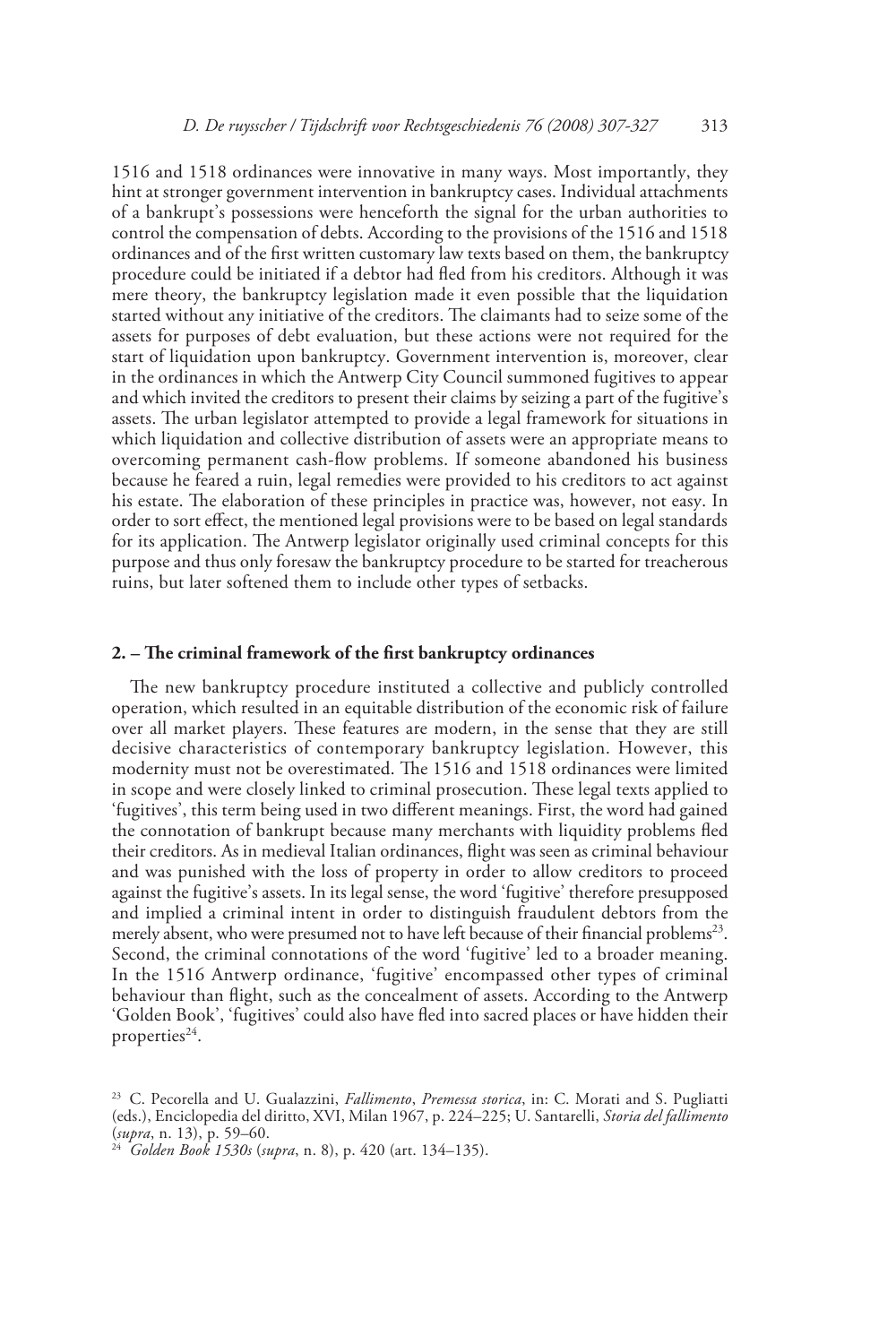The last paragraph of the 1516 ordinance states that 'fugitives' who had gone bankrupt because of unfortunate events such as fire, robbery or shipwreck were excluded from criminal prosecution. Because the word 'fugitive' had acquired a broad meaning, it seems possible that in the other provisions of the 1516 and 1518 ordinances it was also meant as insolvent in a non-criminal sense. In other words, the 1516 and 1518 ordinances could have intended to permit the use of the bankruptcy procedure in situations in which a debtor simply offered his property to his creditors in order to settle his debts. A generalization of the word 'fugitive' might have ended up in a liquidation system based on insolvency. Some elements, though, indicate that the bankruptcy procedure was not meant to apply to these situations. First of all, the 1516 and 1518 ordinances do not specify how the bankruptcy procedure was used for non-criminal failures. If the ordinances were meant to be used for simple ruins, they were likely to contain specific rules on voluntary cooperation, which is not the case. A second argument relates to the existence of a separate procedure for ruined debtors of good intent. In the 'Golden Book', it is stated that creditors could apprehend their debtor and lock him in the public prison for six weeks. Afterwards, he could swear an oath, abandon his assets to his creditors and leave prison<sup>25</sup>. This practice of 'cession of goods', was, as elsewhere in the Netherlands, influenced by Roman law26 and applied to debtors of good faith<sup>27</sup>. Furthermore, a compilation of customary rules dating from the early 1520s still mentions the priority of the first seizing claimant in seizure procedures, which would have been abandoned if the 1516 and 1518 ordinances had applied to all collective liquidations<sup>28</sup>.

It is clear that the 1516 and 1518 ordinances heavily relied on criminal concepts to define the requirements for their application, as they were based on the distinction between criminal and *bona fide* debtors. The first fell under the scope of the bankruptcy legislation and could not escape criminal prosecution; the second were not subject to the collective liquidation of the bankruptcy system. The legal distinction between fraudulent bankruptcies and other insolvencies is also found in other Antwerp legal texts concerning debt recovery. For example, creditors had to obtain an authorisation from the urban authorities in order to apprehend citizens, while this was not required for the detention of fugitives or of debtors on the verge of fleeing<sup>29</sup>. The differences between treacherous and other ruins were confirmed by national legislation of the

<sup>25</sup> *Golden Book 1530s* (*supra*, n. 8), p. 406–408 (art. 88–89).

<sup>26</sup> Godding, *Le droit privé* (*supra*, n. 3), p. 518–519. It has been suggested that this practice slowly spread to the North from France, where it was first mentioned in a 1256 royal statute. See: V. Demars-Sion, *La réglementation de la cession de biens dans les Pays-Bas méridionaux*: *copie ou modèle des solutions françaises*?, in: J.-M. Cauchies and S. Dauchy (eds.), *Commerce et droit*, [Cahiers du Centre de Recherches en histoire du droit et des institutions, 5–6], Brussels 1996, p. 132–133; P. Zambrana Moral, *Iniciación histórica al derecho concursal*, [Estudios y ensayos, 54], Málaga 2001, p. 197, 250–258.

<sup>27</sup> *Antwerp customs 1548* (*supra*, n. 15), p. 368–370 (art. 2); *Antwerp customs 1570* (*supra*, n. 16), p. 700–702 (section 39). If the imprisoned debtor had manipulated his situation, his creditors could still grant him a 'scandalous' release. See: Godding, *Le droit privé* (*supra*, n. 3), p. 519; Demars-Sion, *La réglementation* (*supra*, n. 26), p. 145–146.

<sup>28</sup> *Diversschen lantrechten van Brabant*, E.I. Strubbe (ed.), Handelingen van de Koninklijke Commissie voor de uitgave der oude wetten en verordeningen van België, 18 (1954), p. 362.

<sup>29</sup> *Antwerp customs 1548* (*supra*, n. 15), p. 282–284 (art. 19); *Antwerp customs 1570* (*supra*, n. 16), p. 520 (section 15) and p. 544–546 (section 18); *Antwerp customs 1582* (*supra*, n. 16), p. 114 (art. 4) and p. 216–218 (art. 16).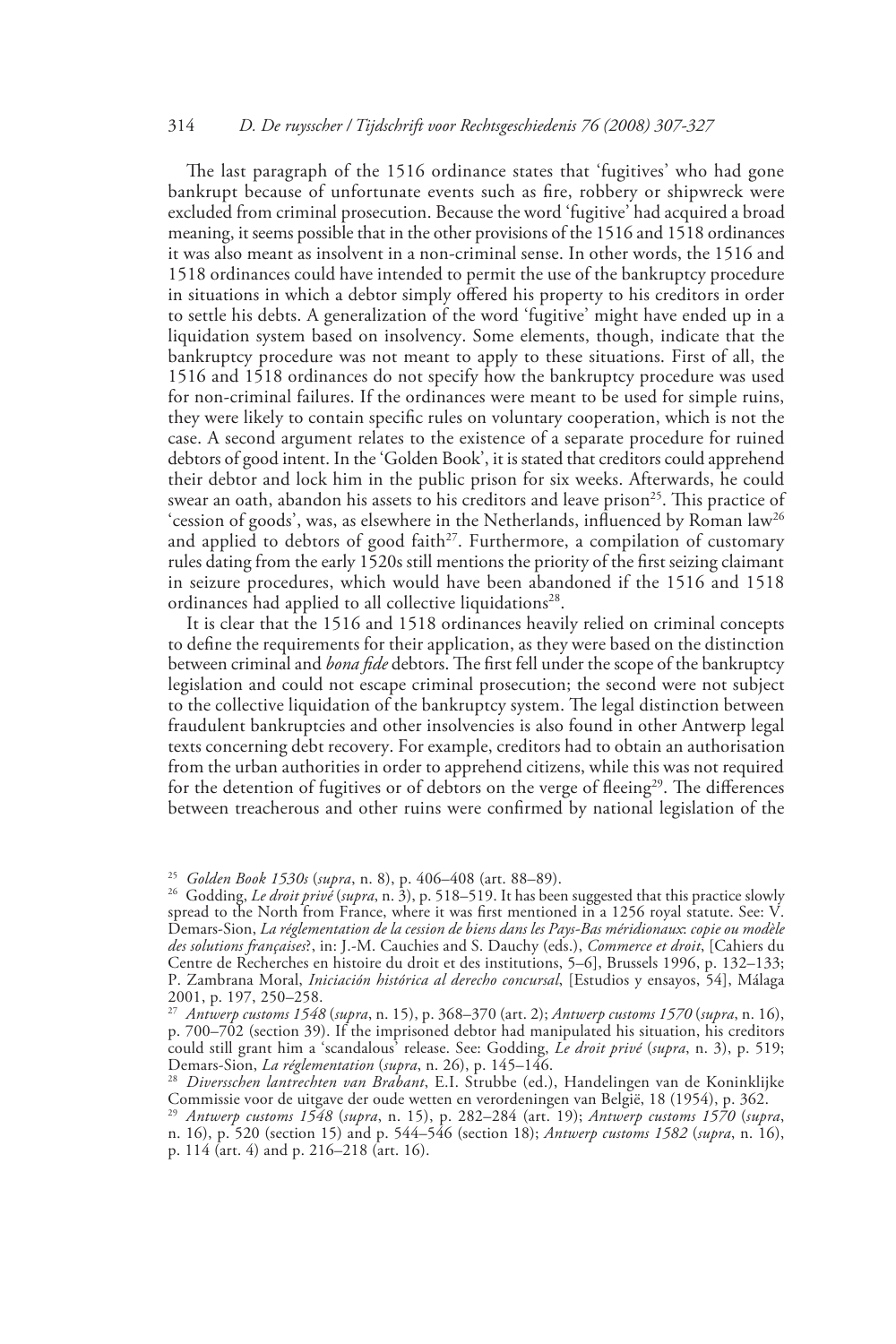1530s and 1540s that decreed the prosecution of fraudulent bankrupts as thieves $30$ . In these statutes, the word *banqueroutier*, which was derived from the Italian *banca rotta*, was used to denote insolvent persons who had committed fraud<sup>31</sup>. These statutes contributed to a conception of bankruptcy in criminal terms<sup>32</sup>.

The framework sketched by the Antwerp legislator seems to reflect features of thirteenth- and fourteenth-century ordinances of Hansa towns. According to these texts, there was an exception to the general rule that the first seizing claimant had priority in case of the debtor's flight because the assets were then distributed equally among the creditors<sup>33</sup>. It is not clear whether a similar rule was applied in Bruges at that time, although there are examples of collective liquidations with a rateable distribution of proceeds from public sales<sup>34</sup>. The mentioned exception was not inspired by French, Italian or doctrinal examples. In the French *pays de droit coutumier*, the liquidation procedure of *déconfiture*, which implied a collective debt recovery against a debtor's insufficient estate, could be applied to simple insolvencies as well as to corrupted ones. If a debtor's debts outweighed his assets, the privilege of the first seizing creditor was put aside in favour of all claimants<sup>35</sup>, equality between creditors being the general rule as it was in Italian city-states<sup>36</sup> and in learned law texts<sup>37</sup>.

 $31$  Statutes containing similar provisions were issued in France in 1536 and in England in 1543. See: Delville *et al*., *Droit des affaires* (*supra*, n. 2), p. 552–554; W.J. Jones, *The foundations of English bankruptcy*: *Statutes and commissions in the early modern period*, Transactions of the American Philosophical Society, 63/3 (1979), p. 15–17.

<sup>32</sup> The word 'banqueroutier' found its way to the Antwerp customs as a synonym for 'fugitive' or fraudulent debtor. See: *Antwerp customs 1548* (*supra*, n. 15), p. 184 (art. 39); *Antwerp customs 1570* (*supra*, n. 16), p. 530 (section 16).

<sup>33</sup> Kohler, *Lehrbuch* (*supra*, n. 3), p. 32–33; Planitz, *Über hansisches Handels- und Verkehrsrecht*  (*supra*, n. 21), p. 24–25.

<sup>34</sup> R. De Roover, *Money*, *banking and credit in mediaeval Bruges*, *Italian merchant-bankers*, *lombards and money-changers*, *A study in the origins of banking*, [The Mediaeval Academy of America, 51], Cambridge (Ma.) 1948, p. 333. On the intervention of the Bruges City Council in fourteenthcentury bankruptcy liquidations, see: A. Greve, *Hanseatic merchants*: *banking customs in 14thcentury Bruges*, in: M. Boone and W. Prevenier (eds.), Public and private finances in the Late Middle Ages, [Studies in urban social, economic and political history of the medieval and modern Low Countries, 4], Leuven 1996, p. 7–9; J.M. Murray, *Bruges*, *cradle of capitalism*, *1280–1390*, Cambridge 2004, p. 156–157.

<sup>35</sup> Delville *et al*., *Droit des affaires* (*supra*, n. 2), p. 548–550; Hilaire, *Introduction* (*supra*, n. 13), p.  $315-316$ .

<sup>36</sup> Pecorella and Gualazzini, *Fallimento* (*supra*, n. 23), p. 227–228*.*

 $37$  The common view was that non-privileged creditors were paid equally and rateably if their debts exceeded the proceeds from the public sale. The debtor's flight was not a requirement. This idea is found in sixteenth-century civil law literature of the (Southern) Netherlands. See: Pieter Peck (Peckius), *De iure sistendi*, in: Opera omnia, Antwerp 1679, p. 795 (40.7). This treatise was first published in 1564.

<sup>30</sup> *Recueil des ordonnances des Pays-Bas*, *Règne de Charles Quint 1506–1555*, [Recueil des anciennes ordonnances de la Belgique], III, J. Lameere (ed.), Brussels 1902 (hereafter *ROPB*, 2nd series, III), p. 267 (7 October 1531); *Recueil des ordonnances des Pays-Bas*, *Règne de Charles Quint 1506–1555*, [Recueil des anciennes ordonnances de la Belgique], IV, J. Lameere and H. Simont (eds.), Brussels 1907 (hereafter *ROPB*, 2nd series, IV), p. 233 (4 October 1540).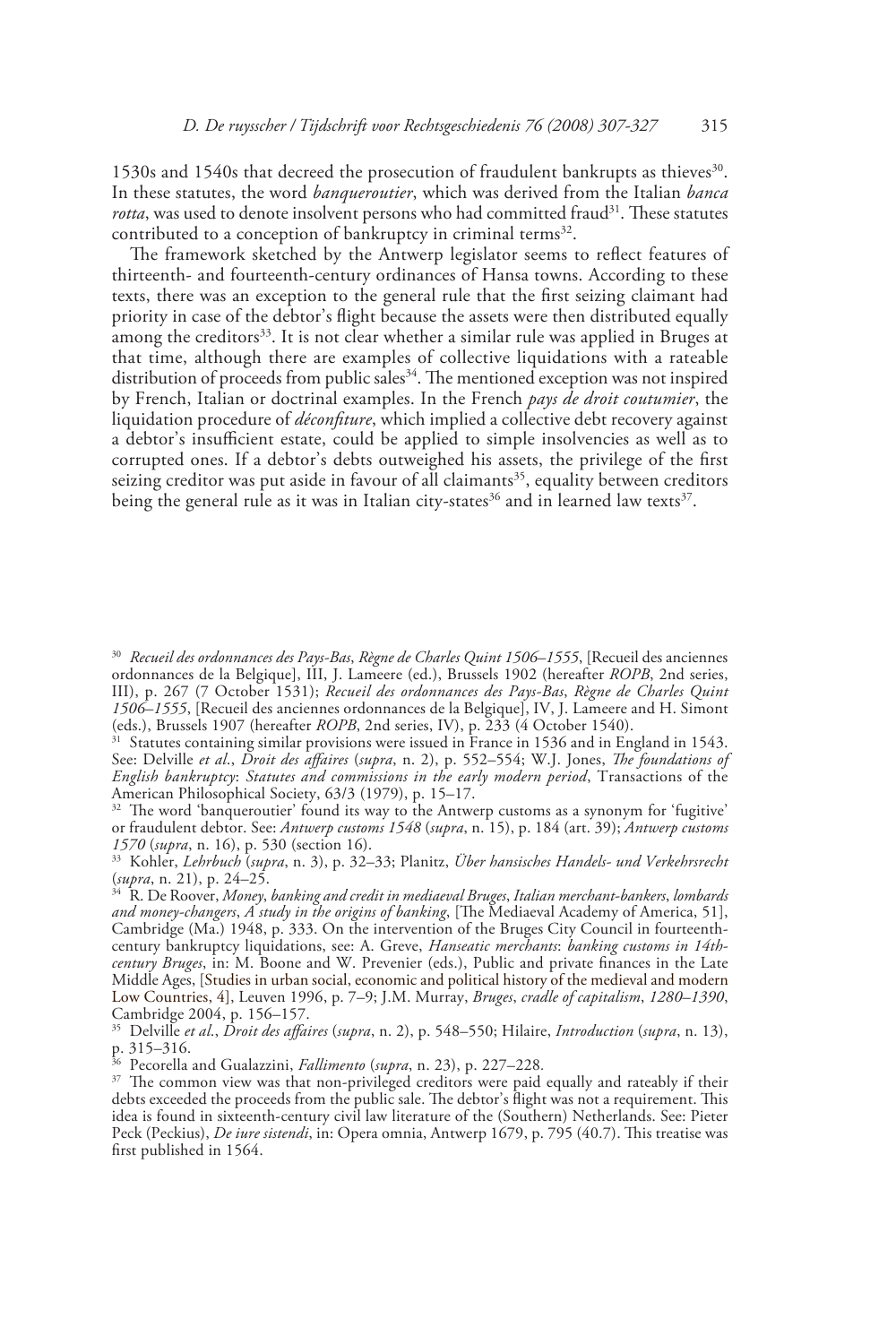# **3. – Practice, legislative creativity and the general insolvency procedure**

In the second half of the sixteenth century, legal attitudes towards insolvent persons changed remarkably. In this period, legal authors acknowledged the difference between a treacherous failure and bad luck<sup>38</sup>. However, this awareness merely concerned criminal prosecution, which was thenceforth restricted to *mala fide* bankrupts. In the Netherlands, and in Antwerp in particular, these ideas gradually broke down the barriers between bankruptcy and seizure. The debt compensation and the liquidation of assets, as it was structured in the 1516 and 1518 Antwerp ordinances, slowly changed and, by the end of the sixteenth century, the distinction between fraudulent bankruptcy and insolvency in liquidation procedures was abolished.

The older techniques of debt recovery and the special procedure for bankrupts were assimilated and the criminal scope of the Antwerp bankruptcy legislation was changed, as the concept of 'fugitive' was supplemented with that of 'insolvent'. The Antwerp bankruptcy legislation became more sophisticated, as features of the seizure and bankruptcy systems were refined, which was a development closely related to the evolution of the Antwerp law in general. From the first decades of the sixteenth century onwards, the law of the cities, lordships and principalities of the Netherlands was written down. Statutes of the central administration insisted on the registration of local rules<sup>39</sup>. Following these orders, the Antwerp authorities finished written versions of the city's customs in 1548, 1570, 1582 and 1608. Every new compilation of the urban customs was an extended version of the previous one and contained local customary rules as well as solutions from Roman and canon law. Learned law texts were introduced in the Antwerp compilations by lawyers, being members of the City Council or barristers at the Antwerp courts, and who had become acquainted with doctrinal solutions during their legal education at university $40$ . Moreover, Antwerp legislation was transformed by the introduction of new unwritten commercial customs. As a result of the commercial activities in the city, many rules on mercantile contracts were in use, even some unknown in legal doctrine at that time<sup>41</sup>. The City Council

<sup>40</sup> On the infiltration of learned law solutions in the Southern Netherlands, see: R. Van Caenegem, *Le droit romain en Belgique*, [Ius Romanum medii aevi, V, 5 B], Milan 1966. The percentage of lawyers in the Antwerp City Council rose from the fifteenth century onwards. See: H. De Ridder-Symoens, *De universitaire vorming van de Brabantse stadsmagistraat en stadsfunktionarissen*, *Leuven en Antwerpen*, *1430–1580*, in: Het culturele leven in de Brabantse steden van de 15de tot de 18de eeuw, [De Brabantse Stad, 5], 's Hertogenbosch 1978, p. 135–144. Lawyers such as Hendrik de Moy, Filips van Mallery, Karel Gabri, Jan Shertogen and Hendrik Uwens were members of the commissions that compiled the 1582 and 1608 customs. See: Gotzen, *De costumiere bronnen*  (*supra*, n. 5), p. 108–109, 114. On the influence of the system of the Roman law Institutes on the 1608 Antwerp customs, see: A.M.J.A. Berkvens, *Imperatoriam maiestatem non solum armis decoratam sed legibus oportet esse armatam …*, *Notes on the influence of Justinian's Institutes on the codification of customary law in the Southern Netherlands*, in: L. De Ligt, J. de Ruiter, *et al*. (eds.), Viva vox iuris romani, Essays in honour of Johannes Emil Spruit, [Studia Amstelodamensia ad epigraphicam, ius antiquum et papyrologicam pertinentia, 38], Amsterdam 2002, p. 1–7.

<sup>41</sup> This is clear in the numerous references to mercantile customs in sixteenth-century *consilia* relating to Antwerp law. See: A. Wijffels, *Business relations between merchants in sixteenth-century Belgian practice-orientated civil law literature*, in: V. Piergiovanni (ed.), From lex mercatoria to commercial law, [Comparative Studies in Anglo-American and Continental Legal History, 24],

<sup>38</sup> J. Hilaire, *Introduction* (*supra*, n. 13), p. 312; P.C. Reynard, *The language of failure*: *Bankruptcy in eighteenth-century France*, Journal of European Economic History, 30 (2001), p. 357–358. <sup>39</sup> J. Gilissen, *Les phases de la codification et de l'homologation des coutumes dans les XVII provinces des Pays-Bas*, Tijdschrift voor Rechtsgeschiedenis, 18 (1950), p. 36–67, 239–290.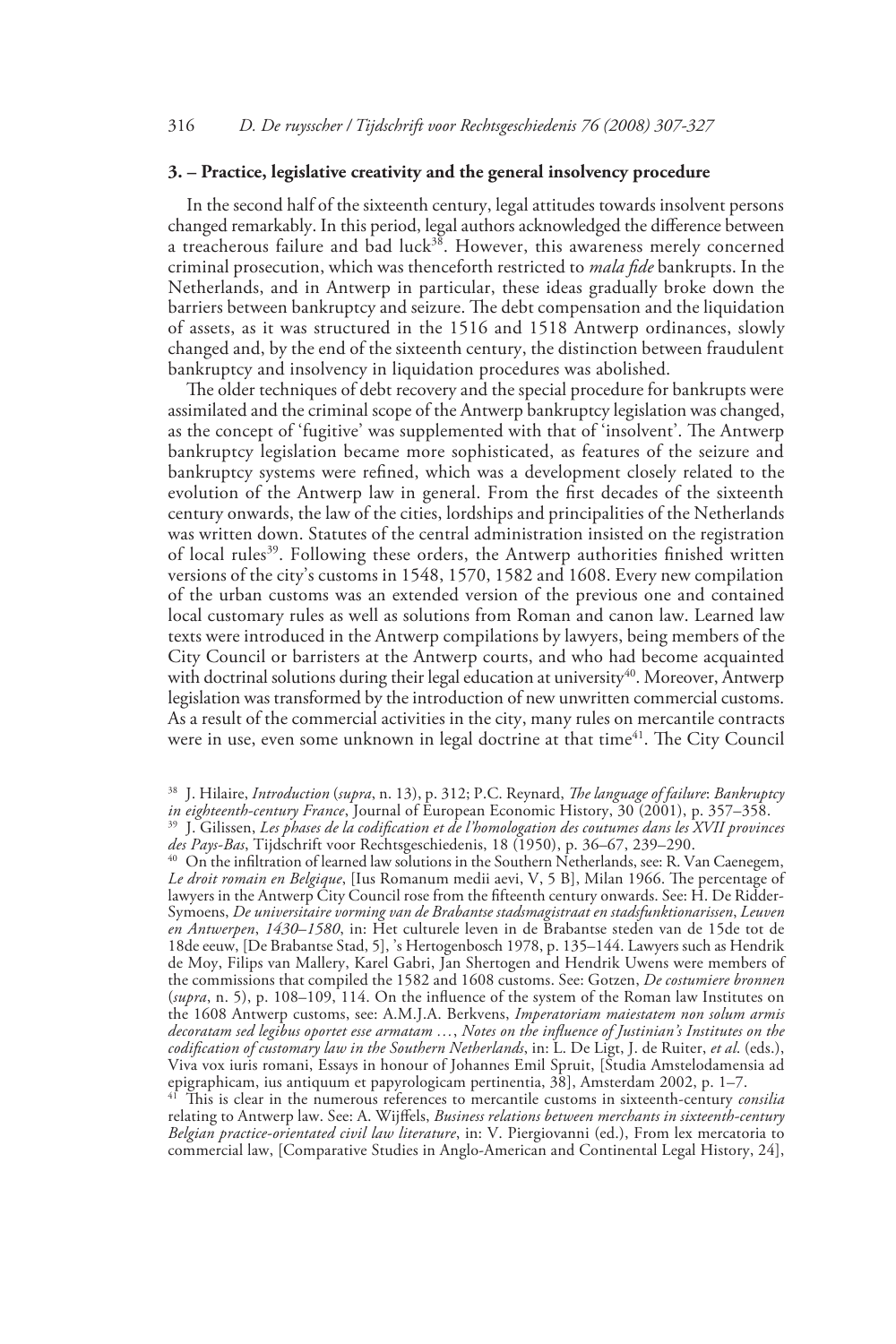gradually accepted these customs and allowed their elaboration in the customary law texts<sup>42</sup>. This was particularly important for the chapters on bankruptcy, which were rewritten and adapted to practice. There, the distinction between the debt recovery through seizure and the bankruptcy procedure had become vague.

#### 1. – *Insolvency in new definitions*

The 1548 and 1570 customs already contained provisions showing the beginning of a broader view on bankruptcy, as is clear, for example, in the reservation of an insolvent's property for his creditors. A ruined husband was not allowed to sign a matrimonial contract containing clauses harmful to his contractual obligations<sup>43</sup>. Other sources provide proof of changing attitudes towards the old bankruptcy legislation, such as a 1556 testimonial declaration on customary law, a so-called *turbe*, which stated that the bankruptcy procedure could be used in case of insolvency. The witnesses declared that the 1516 and 1518 ordinances could be used in proceedings against the estate of '*personae alia quavis facta* [sic] *non solvendo*' <sup>44</sup>*.* A 1572 *turbe* mentioned the use of the procedure against assets of 'insolvent or absent' debtors<sup>45</sup>.

Legal practice may have been willing to accept that the bankruptcy procedure was applied to non-fraudulent failures, urban legislation was not adapted for such a general extension. This changed in 1582, when a new compilation was finished which included well-known ruins in the scope of the bankruptcy procedure, even if they were not the result of criminal acts. The competence of the *amman* was extended and the public appeal of creditors could now be made after a failure that was not the outcome of a malicious act. Thus, the intentions of the debtor did no longer determine which technique of debt collection should be used. The 1582 customs broke out of the dual view that had characterized older bankruptcy legislation. The criminal perspective, which had coloured earlier rules concerning collective liquidations, was softened and supplemented with the more general idea of 'insolvency'. 'Failure' in the 1582 customs referred to both insolvency of a *bona fide* debtor and bankruptcy of a criminal nature<sup>46</sup>.

Nevertheless, the 1582 and 1608 compilations struggled with the definition of insolvency. It was difficult to distinguish the different forms of ruin, which was an urgent matter because adequate terminology determined the success of liquidation. An insolvent debtor was considered legally incapable of diminishing his assets, so that a good description of insolvency was necessary for the procedure's efficiency. If a debtor was insolvent, then every transaction made by him after the beginning of his failure was considered fraudulent. On the one hand, the legislation had thus to

Berlin 2004, p. 255–290; A. Wijffels, *Wamèse*, *La pratique du droit commercial dans l'œuvre d'un professeur louvaniste*, in: Liber amicorum Guy Horsmans, Brussels 2004, p. 1151–1175.

<sup>42</sup> D. De ruysscher, *Law merchant in the mould*, *The transfer and transformation of commercial practices into Antwerp customary law (16th–17th centuries)*, in: V. Duss, N. Linder, *et al*. (eds.), *Rechtstransfer in der Geschichte*, *Legal transfer in history*, [Yearbook of young legal history, 1], Munich 2006, p. 433–445.

<sup>43</sup> *Antwerp customs 1548* (*supra*, n. 15), p. 322 (art. 55); *Antwerp customs 1570* (*supra*, n. 16), p. 646 (section 33).

<sup>44</sup> ACA, V, nr. 69, fol. 21v. (13 August 1556).

<sup>45</sup> ACA, V, nr. 69, fol. 75 (14 February 1572).

<sup>46</sup> *Antwerp customs 1582* (*supra*, n. 16), p. 530–532 (art. 8).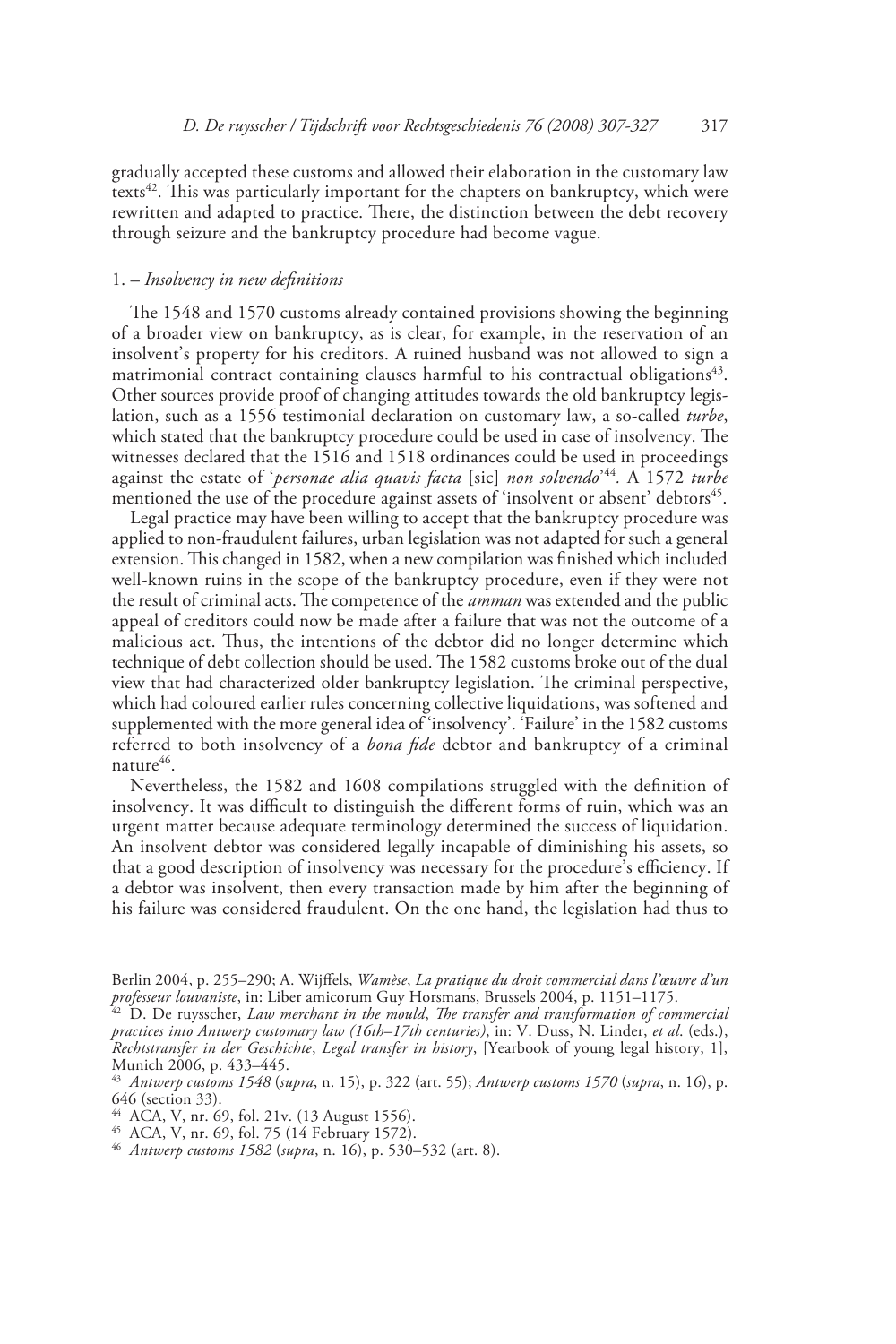define precisely what insolvency was in order to protect the creditors' interests. On the other hand, such a provision should not be too severe because temporary financial problems could be overcome. The compilers of the Antwerp customs therefore had to find a formulation that made it possible to separate payment problems from irreversible failures. This was done in two ways. First, the Antwerp legislator listed numerous actions as signs of insolvency. For example, if assets of a debtor had been attached a few days before the failure, the date of seizure was considered to be the date of failure<sup>47</sup>. Other provisions stated that a request for postponement or fraudulent acts, such as the preparation to withdraw assets, immediately implied insolvency<sup>48</sup>. In these cases, an act that was not failure in itself served as the starting point of insolvency. These rules attributed a retroactive effect to the insolvency as the failure was considered to have begun earlier than the date of its appearance. Second, the 1582 customs defined failure in more general terms. If a debtor was publicly known as insolvent, the bankruptcy procedure was started<sup>49</sup>. This notoriety implied rumours in the community of merchants, where reputation was the cornerstone of credit extending commercial transactions. In fact, every merchant had to frequent the Antwerp Exchange in order to be considered creditworthy because his presence made him reliable for agreements and promises on future contracts<sup>50</sup>. This reference to reputation served as a general standard for situations that were not included in the detailed provisions on the beginnings of failure.

These two categories of legal articles were further elaborated in the 1608 compilation. This text introduced a general retroactivity for 'undetected failures', which covered the situations mentioned in the 1582 customs and in which insolvency was not yet publicly known. After the discovery of the failure, the insolvency was deemed to have started earlier when there had been fraudulent behaviour or other early signs of liquidity problems<sup>51</sup>. For this purpose, the 1608 text repeated the articles of the 1582 customs, but this time merely as examples of the general concept of hidden ruins. The 1608 compilation also introduced a 'suspicious period'. This Italian technique<sup>52</sup> implied that every transaction conducted within two weeks before the failure was presumed to be fraudulent and was therefore null and void if no compensation for the transaction could be proven<sup>53</sup>. It was suspected that the debtor had foreseen his upcoming ruin and that he had diminished his assets. Because the contracts made during this time were not valid, the creditors could seize and the *amman* could sequestrate the properties that had then been removed<sup>54</sup>, this being a solution that was related to the Roman law *actio Pauliana*<sup>55</sup>*.*

<sup>49</sup> *Antwerp customs 1582* (*supra*, n. 16), p. 528 (art. 3).

<sup>51</sup> *Antwerp customs 1608* (*supra*, n. 18), p. 392 (art. 12–15).

- <sup>53</sup> *Antwerp customs 1608* (*supra*, n. 18), p. 398 (art. 29).
- <sup>54</sup> *Antwerp customs 1582* (*supra*, n. 16), p. 530 (art. 5).

<sup>47</sup> *Antwerp customs 1582* (*supra*, n. 16), p. 528 (art. 4).

<sup>48</sup> *Antwerp customs 1582* (*supra*, n. 16), p. 528 (art. 3).

<sup>50</sup> On the importance of reliability at the Antwerp Exchange, see: Goris, *Étude* (*supra*, n. 3), p. 110–111.

<sup>52</sup> Hilaire, *Introduction* (*supra*, n. 13), p. 309; Santarelli, *Storia del fallimento* (*supra*, n. 13), p. 204–206.

<sup>55</sup> The same rule had already been part of a 1540 national statute, but was then intended to apply only to malicious transactions made by criminal bankrupts. See: Ankum, *De geschiedenis* (*supra*, n. 3), p. 368–369.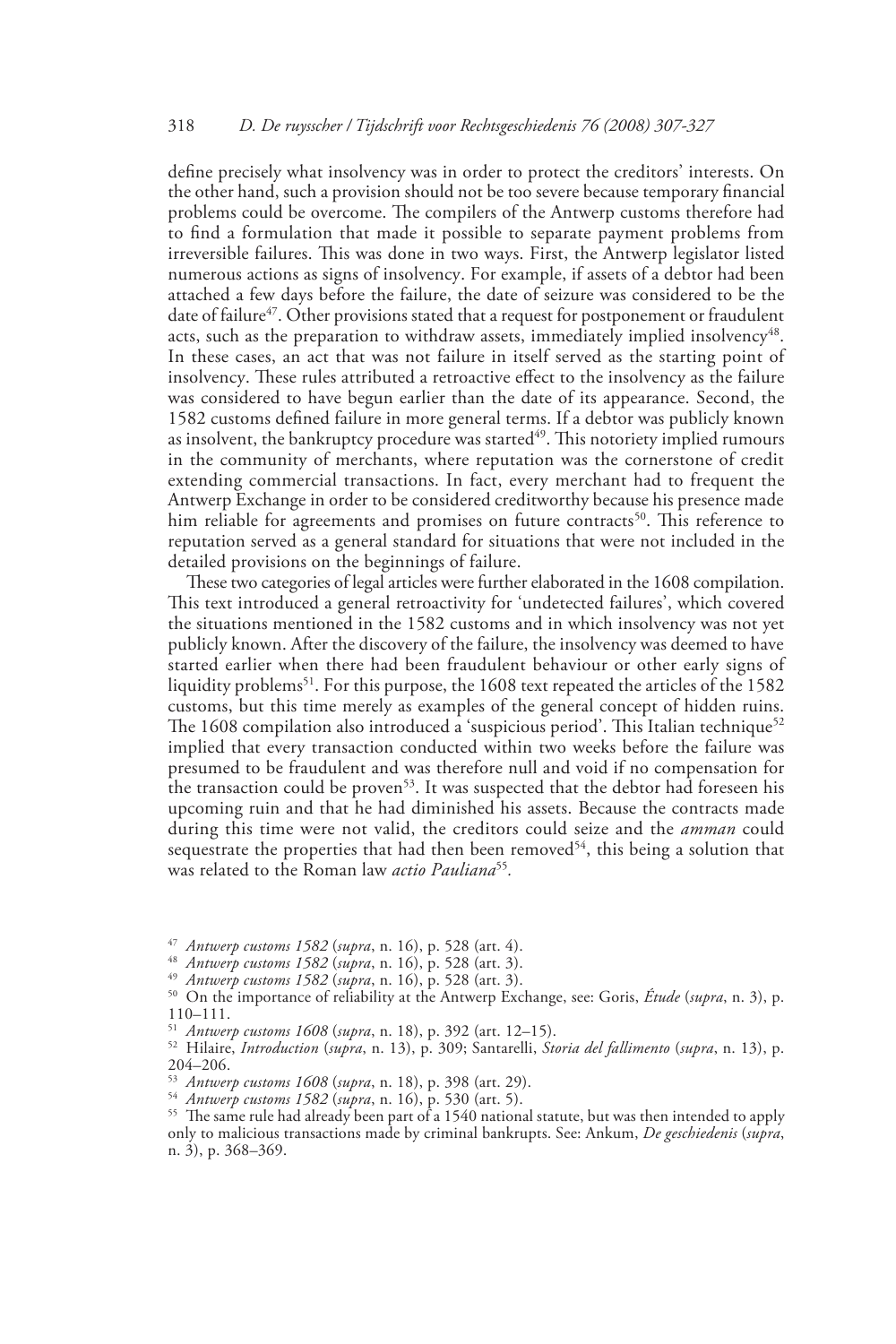The provisions of the 1582 and 1608 customs attempted to determine what insolvency was and intended to distinguish it from mere indebtedness. These aims are clear in the rules on retroactive effect. Only really serious situations were mentioned, such as a request for postponement of payments. The Antwerp legislator tried to put into legal texts his intuition that a complete liquidation could only be started on irreversible ruins. The legislation wanted to avoid arbitrary procedures and attempted to give merchants a chance to overcome their financial flaws. Nevertheless, the effort to guarantee debtors' rights failed. The Antwerp legislator wrote down which situations could be considered as signs of failure, but did not properly define the concept of ruin itself. The legal texts did not explain the essential features of insolvency, but referred to the external element of notoriety, thereby considering the reputation of a merchant as the most important measure of his creditworthiness. The intended distinction between insolvency and mere indebtedness was not adequately translated into the literal provisions of the customary law texts, which permitted the start of the bankruptcy procedure without any objective indications of persistent financial problems. Although rumours concerning failure could have substance, they were not an efficient basis for the bankruptcy procedure. More reliable standards such as the debtor's books could have been used<sup>56</sup>. The 1582 and 1608 customs deprived debtors of a suitable protection since accusations of payment problems were enough to mark debtors as insolvents. Because the claimants' legal actions and the rumour of insolvency went often hand in hand (a debtor sued by his creditors was not to be trusted), the sued debtor could not prove that he was still a reliable commercial party. His reputation failed him as soon as he faced these allegations.

#### 2. – *New legislation or urban practice?*

The extension of the Antwerp bankruptcy procedure to insolvency was a remarkable transformation, which was original compared to contemporary solutions. Compilations of customary law in the sixteenth-century Netherlands were influenced by the national statutes on criminal bankrupts, so that they mostly contained rules on collective liquidation procedures for fled debtors<sup>57</sup>. In Roman law sources, no rules could be found that separate a definite from a temporary setback. However, paragraphs of the *Corpus Iuris Civilis* regarding *cessio bonorum*, which is the transfer of estate following imprisonment, and public sales had been a starting point from which, in the late middle ages, mainly Italian authors had reflected on contemporary bankruptcy practice<sup>58</sup>. In the middle of the sixteenth century, Benvenuto Stracca († 1578), the

<sup>58</sup> References to these doctrinal texts, can be found in: Pakter, *The origins of bankruptcy* (*supra*,

<sup>56</sup> The 1608 customs decreed that an insolvent should transfer his books to the *amman*. This rule intended to allow the *amman* to inventory the assets of the insolvent, but was not used to determine the debtor's legal status. See: *Antwerp customs 1608* (*supra*, n. 18), p. 394 (art. 18).

<sup>&</sup>lt;sup>57</sup> The customary law of Mechelen, which was written down in 1535, mentioned a collective liquidation procedure in case of flight or for insolvent inheritances. See: *Costumen van de heerlijkheid Mechelen*, *Costumen van de stad Mechelen*, [Recueil des anciennes coutumes de la Belgique], II, L.T. Maes (ed.), Brussels 1960, p. 88 (art. 1–2). Other customs, such as the 1570 and 1606 Brussels compilations, allowed a collective procedure against non-fraudulent debtors. They did not, however, contain a new framework for these situations, as the Antwerp customs did, and still gave priority to the first seizing claimant. See: *Coutumes du pays et duché de Brabant*, *Quartier de Bruxelles*, [Recueil des anciennes coutumes de la Belgique], I, A. De Cuyper (ed.), Brussels 1869, p. 26–28 (art. 63) and p. 100 (art. 114).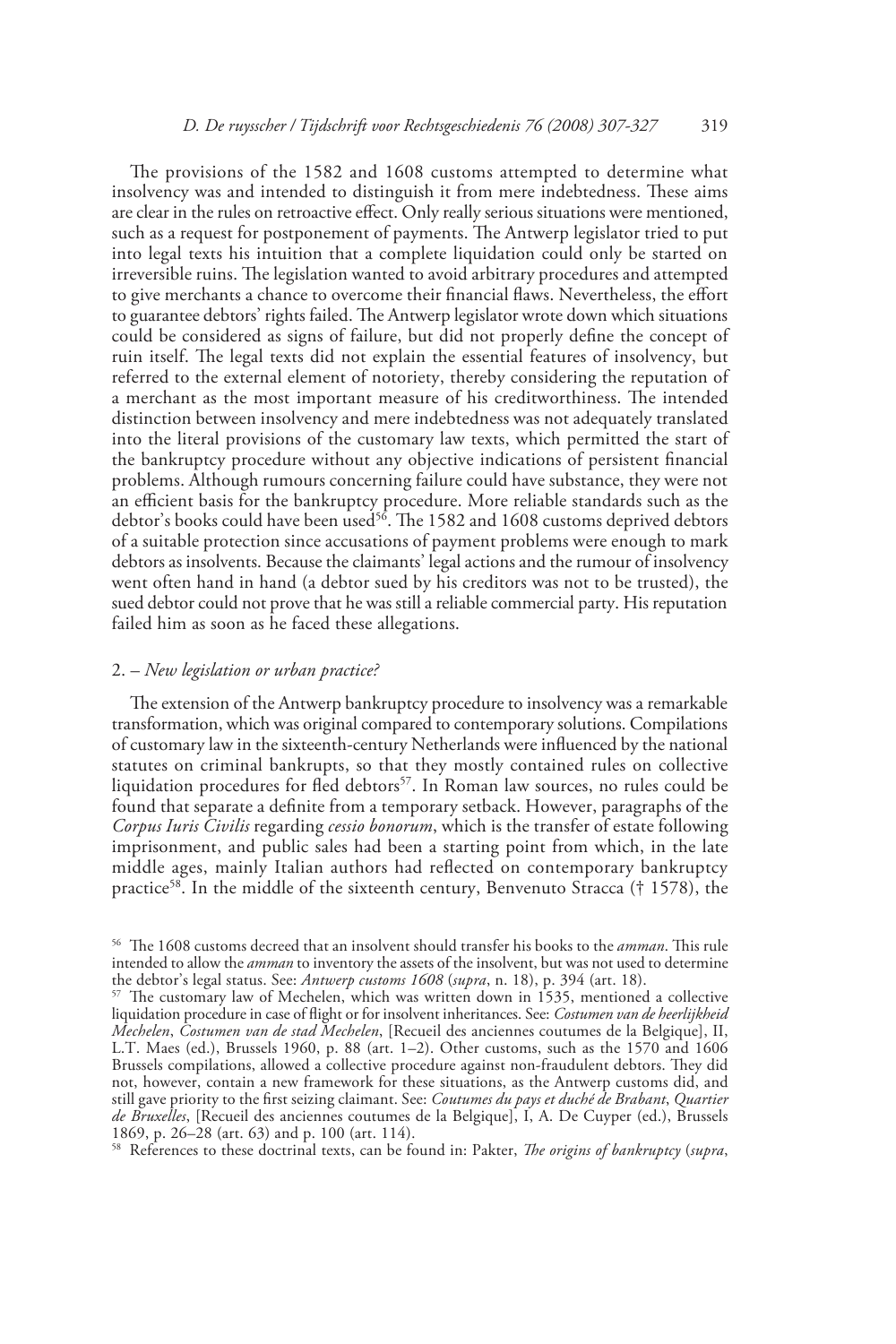first Italian author who systematically commented commercial law texts, argued in his treatise *De conturbatoribus sive decoctoribus* (1553)<sup>59</sup> that criminal prosecution was not possible if the ruin could not be reproached to the failed merchant<sup>60</sup>. Stracca, who was influenced by Italian city ordinances, insisted on the distinction between treacherous and *bona fide* ruins for criminal purposes, and did not limit collective liquidation to the first $61$ . Yet, he felt the need to restrict these actions against debtors who could overcome their problems and therefore advised to apply liquidations only to insolvents who were no longer involved in affairs $62$ .

These ideas influenced the Antwerp legislator. Hendrik de Moy († 1610), one of the compilers of the 1582 Antwerp customs and the author of a commentary on them, mentioned Stracca when reviewing the customs' provisions on failure<sup>63</sup>. The solutions regarding insolvency in the Antwerp customs of 1582 were, however, not merely copied from Stracca's views. Notwithstanding the infiltration of solutions from legal literature, considerable evidence points to an influence from practice as well. The Antwerp City Council, which included certain innovations that were going on in business practice, remedied the growing discrepancies between different debt recovery systems. After 1516, the confiscation procedure through seizure continued to be applied to debtors of good faith. A few sources inform us on the use and evolution of this technique. The records of the *amman*, which have been preserved for certain periods from the late 1520s onwards, demonstrate that attachment practice in the sixteenth century originally involved the locking of a debtor's belongings at an indicated location. The creditors detailed the assets that had to be seized and urban officials were not permitted to extend the attachment to possessions that were not listed in the petition. According to the seizure records however, the creditors often asked that unknown assets would be included<sup>64</sup>. The records of the *amman*'s office suggest that a request for attachment could be accompanied by a demand for inventory<sup>65</sup>, which gave the *amman* the right to make a list of all the debtor's belongings.

n. 13), p. 485–506; P. Zambrana Moral, *Derecho concursal histórico*, I: *Trabajos de Investigación*, Barcelona 2001, p. 173–242.

<sup>59</sup> Benvenuto Stracca, *De conturbatoribus sive decoctoribus tractatus*, in: De mercatura, cambiis, sponsionibus, fidejussoribus, debitoribus, decoctoribus, navibus, navigatione, assecurationibus, subhastationibus, aliisque mercatorum negotiis, rebusque ad mercaturam pertinentibus, decisiones et tractatus varii, Amsterdam 1669, p. 433–471. For a history and evaluation of this work, see in particular: C. Donahue, *Benvenuto Stracca's* De mercatura: *Was there a* lex mercatoria *in sixteenth-century Italy*?, in: V. Piergiovanni (ed.), From lex mercatoria to commercial law (*supra*, n. 41), p. 78–84.

<sup>60</sup> Stracca, *De conturbatoribus* (*supra*, n. 59), p. 442 (4.4) and p. 456 (7.3).

<sup>61</sup> Stracca, *De conturbatoribus* (*supra*, n. 59), p. 456 (7.3, 7.4 and 7.5).

<sup>62</sup> Stracca, *De conturbatoribus* (*supra*, n. 59), p. 434 (2.5.). Stracca used the expression '*foro cedere*', which can be translated as 'no longer frequenting the Exchange'.

<sup>63</sup> ACA, V, nr. 23, fol. 592.

<sup>64</sup> ACA, V, nr. 181, fol. 12v. (24 June 1558); nr. 182, fol. 17 (3 September 1529); fol. 43v. (15 October 1529); fol. 107v. (23 and 25 January 1530 (n.s.)); nr. 183, fol. 24 (26 February 1537 (n.s.)); fol. 73 (14 April 1537); fol. 85v. (28 April 1537). In all these cases, creditors filed a demand for the sequestration of 'all the goods' of their debtor. The formula 'on all assets, claims and credit' was used from the 1580s onwards. See: ACA, V, nr. 187, fol. 188v. (2 December 1587); fol. 191 (5 October 1587); fol. 212v. (7 November 1587); nr. 191, fol. 59v. (18 May 1609).

<sup>65</sup> ACA, PK, nr. 677, fol. 77 (16 October 1586); nr. 698, fol. 147 (30 March 1610); nr. 719, fol. 249v. (9 January 1624).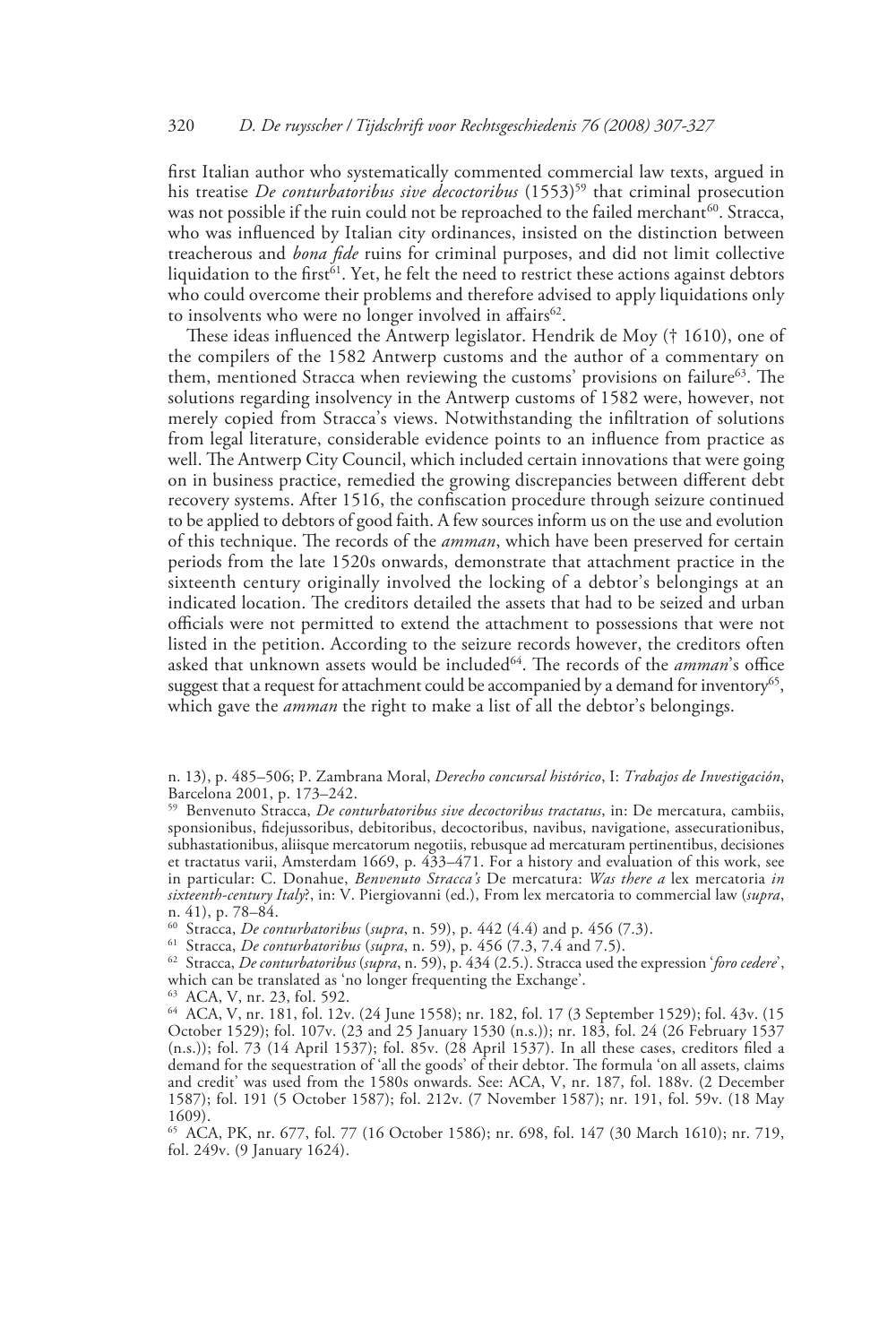The extension of liquidation over all assets, which was known from the bankruptcy procedure, was thus copied into seizure practice. Although attachment was originally intended to secure and honour individual claims, the procedure had developed into a more general liquidation system during the sixteenth century. This is, moreover, attested by sources on the ranking of debts, as pro rata payments were common not only for bankruptcy expropriations but also for public sales after seizure. The Antwerp customs limited the application of this principle to the assets of fugitives, later insolvents, and inheritances lacking sufficient credit<sup>66</sup>, but the same rules were applied in case of seizure because the customary law did not specify the hierarchy of debts for these situations<sup>67</sup>. Creditors with titles were, as a result, the first to be paid and the remaining proceeds were divided among the creditors without formalized debts.

The bankruptcy and seizure systems were not the only methods of debt recovery. 'Cession of goods' was, as has been mentioned, a means for an imprisoned debtor to regain his freedom by handing over his belongings to his creditors. If the claimants feared that their debtor would leave his business in disarray or that he was no longer to be trusted, they could lock him up in the city's prison. The prisoner was nevertheless to be freed if he abandoned his property to them<sup>68</sup>. 'Cession of goods' resulted in a complete liquidation of assets involving every creditor, as, prior to the 'cession', all creditors were summoned in order to acknowledge the transfer<sup>69</sup>. As in the bankruptcy procedure, 'cession of goods' included all the debtor's assets and implied them being shared by all claimants. Although the practice of 'cession of goods' underwent important changes during the sixteenth century because it was regulated by national statutes<sup>70</sup>, the Antwerp legislation and practice continued to determine its procedure.

The similarities between bankruptcy, seizure practice and 'cession of goods' are striking. The concern of the Antwerp legislators related to the differences between the systems, as they offered a gateway to fraud. The public appeal of creditors, for example, was not used in seizure practice and this was a problem because it allowed claimants to obtain complete liquidations with petitions for search and inventory, without having to share the proceeds from the public sale with other creditors. This forced the 1582 legislator to allow the collective procedure for bankrupts also for insolvency. In the 1582 customs, it was also stated for the first time that 'cession of goods' was considered a cause of insolvency<sup>71</sup>. The legislator clearly tried to break

<sup>66</sup> *Golden Book 1530s* (*supra*, n. 8), p. 420 (art. 133); *Antwerp customs 1548* (*supra*, n. 15), p. 170–172 (art. 13); *Antwerp customs 1570* (*supra*, n. 16), p. 532 (section 16); *Antwerp customs 1582* (*supra*, n. 16), p. 538 (art. 2–3).

<sup>67</sup> *Golden Book 1530s* (*supra*, n. 8), p. 406 (art. 85).

<sup>68</sup> *Antwerp customs 1548* (*supra*, n. 15), p. 368–370 (art. 2); *Antwerp customs 1570* (*supra*, n. 16), p. 700–702 (section 39); *Antwerp customs 1608 (supra*, n. 18), p. 430–432 (art. 17).

<sup>69</sup> *Antwerp customs 1548* (*supra*, n. 15), p. 368–370 (art. 2); *Antwerp customs 1570* (*supra*, n. 16),

p. 700–702 (section 39); *Antwerp customs 1608* (*supra*, n. 18), p. 432 (art. 18). 70 *ROPB*, 2nd series, III (*supra*, n. 30), p. 549–550 (30 August 1536). In 1541 and 1544, new central statutes decreed the contents of the 1536 statute for the whole Netherlands. See: *ROPB*, 2nd series, IV (*supra*, n. 30), p. 328 (20 October 1541); *Recueil des ordonnances des Pays-Bas*, *Règne de Charles Quint 1506–1555*, [Recueil des anciennes ordonnances de la Belgique], V, J. Lameere and H. Simont (eds.), Brussels 1910, p. 55–56 (19 May 1544). See also: Demars-Sion, *La réglementation* (*supra*, n. 26), p. 133; Godding, *Le droit privé* (*supra*, n. 3), p. 518–520.

<sup>71</sup> *Antwerp customs 1582* (*supra*, n. 16), p. 528 (art. 3); *Antwerp customs 1608* (*supra*, n. 18), p. 392 (art. 12).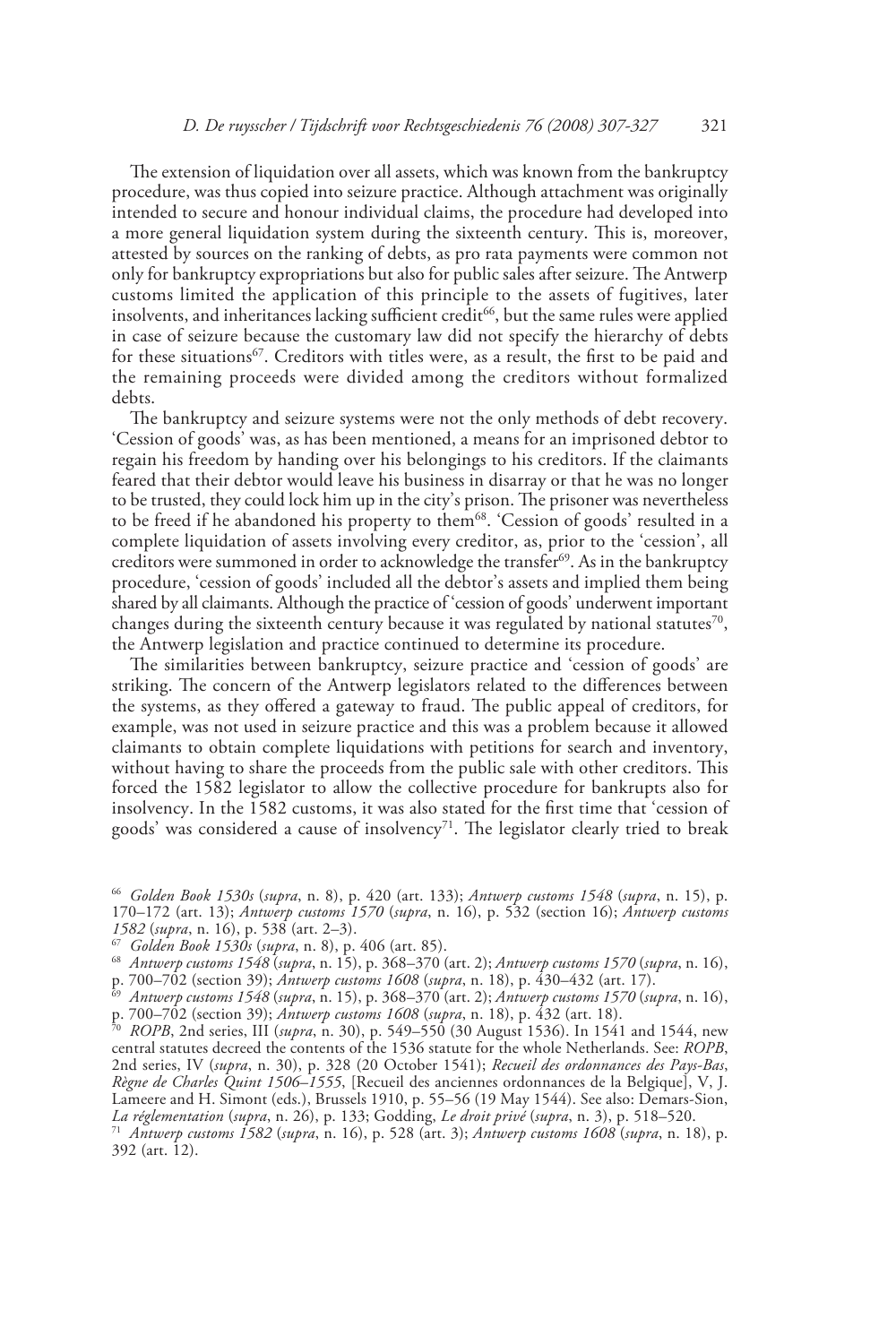down the barriers between the different methods of debt recovery because they had lost distinguishable characteristics. The inclusion of non-criminal insolvents in the bankruptcy procedure was therefore mainly a legal recognition of what had been known for decades, since collective liquidations were very common outside the bankruptcy procedure. Hence, the Antwerp City Council extended the scope of the bankruptcy procedure to non-fraudulent failures. This widening of the Antwerp bankruptcy legislation did not, however, result in the disappearance of the other systems. Attachment or seizure was still used for individual proceedings against assets and 'cession of goods' remained an ordinary practice when creditors had imprisoned their debtor.

# **4. – The influence of bankruptcy legislation on practice**

The sketched legislative evolution was not without consequences for practice. The new provisions of the customary law texts determined the strategies that were applied by creditors to contractual parties who refused to honour their debts. In general, the problems in practice attest to the failure of the legislative attempts to design an efficient insolvency procedure.

#### 1. – *Bankruptcy before the Antwerp courts*

As the 1516 and 1518 ordinances, later customary law texts still left important issues to be determined by judicial intervention. Trials concerning bankruptcy, insolvency or 'cession of goods' were considered to be a specific type of cases, namely so-called 'trials of preference'<sup>72</sup>. In them, creditors attempted to prove the priority of their debt. A second sort of lawsuit concerned bankrupts who tried to refute allegations of withdrawal of belongings. In both categories of cases, discussions related to the definition and to the starting date of the ruin in question. In a trial between creditors, the litigating parties tried to establish an earlier or later beginning of the failure in order to disadvantage their opponents, thereby using the confusing provisions of the 1582 and 1608 compilations. The creditors alleged the fraudulent nature of transactions that had been made prior to the ruin, in order to add assets to the creditors' mass. The debtor usually attempted to prove that the contract had been concluded when he still frequented the Exchange<sup>73</sup>. The debtor insisted on his good name at the time of the contested operation, thereby using the articles of the 1582 and 1608 customs.

Because of the uncertainties on the definition of failure, creditors referred to acts that were mentioned in legal articles relating to the retroactive effect of ruin. It is no surprise that, once they alleged these facts as an indication of failure, they no longer provided proof of a ruin thereafter<sup>74</sup>. Furthermore, in some cases the later failure was considered as proof of fraud at previous contracts or as an indication of the unreliable

<sup>72</sup> Customary law referred to 'actions of preference' of a seizing creditor, or to 'judgments in matters of preference'. See: *Antwerp customs 1582* (*supra*, n. 16), p. 144 (art. 19).

<sup>73</sup> ACA, Processen, nr. C 2513, art. 6 Repliek (5 February 1619); V, nr. 1278, fol. 169v. (judgment of 11 March 1597); V, nr. 1267, fol. 212 (judgment of 17 June 1589).

<sup>74</sup> ACA, Processen, nr. C 2513, art. 3 Antwoord (8 January 1619) and art. 5 Dupliek (10 December 1619); V, nr. 1293, fol. 28v. (judgment of 22 August 1613).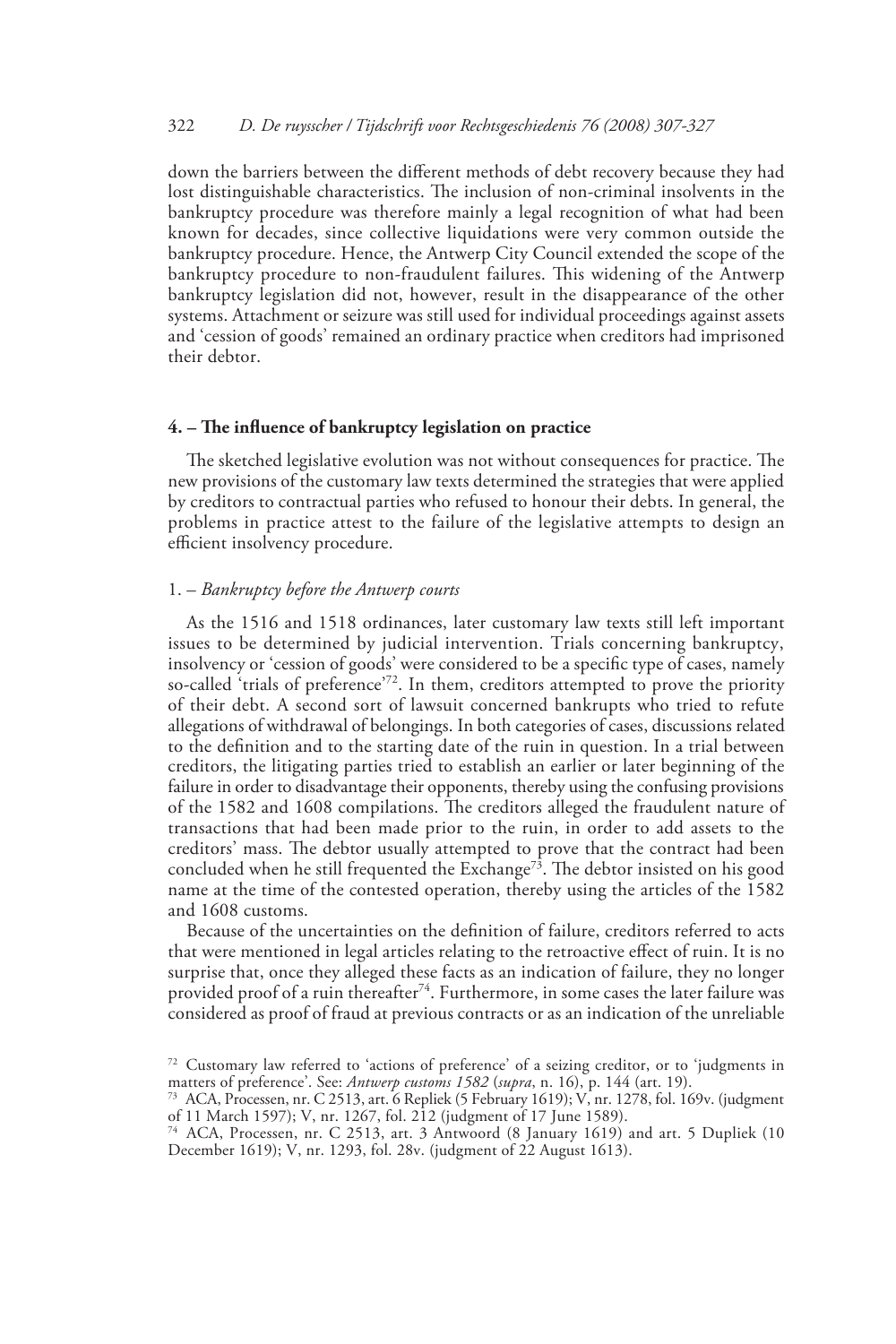nature of the later bankrupt debtor<sup>75</sup>. An early-seventeenth-century lawsuit between the Mauriquez heirs and the widow Boots provides an example of this. The Mauriquez heirs had attached a few paintings following the bankruptcy of Hendrik de Claphouder. The widow Boots petitioned to seize the same paintings and claimed to be the owner because she had bought them from de Claphouder. According to the Mauriquez heirs, this contract was null and void because of the bankruptcy of de Claphouder a few months after the transaction. They stated that the sale was subject to a presumption of fraud simply because de Claphouder had gone bankrupt after the sale<sup>76</sup>. This type of argument was, of course, contrary to the legal provisions which only allowed retroactivity concerning insolvency in detailed situations. A general presumption of fraud based on a later ruin was a flagrant distortion of the legislator's intentions. The absence of a clear and useable legal text on the nature of insolvency resulted in this sort of creative reasoning before the courts.

The complex legal situation in Antwerp in the seventeenth century added to the confusion. The 1608 customs were not considered to be the Antwerp customary law, presumably because they had never appeared in print. The 1582 compilation continued to be applied during the seventeenth and eighteenth centuries,<sup>77</sup> although its use had been prohibited after Antwerp's return to the Spanish Netherlands in August 1585. On 30 May 1586, the newly installed catholic City Council instructed barristers and judges to rely on the previous version of Antwerp customary law because the 1582 text was considered protestant and thus unsuitable for a catholic city<sup>78</sup>. On 15 October 1592, a commission was installed to prepare a new version of the Antwerp customary law79. This text was ready in 1608 and on 14 February 1609 permission was obtained to print its provisions regarding commercial affairs, but this did not result in their publication ${}^{80}$ . Consequently, the new rules of the 1608 compilation, including those on the 'suspicious period' and 'undetected insolvency', had no immediate effect, although some of its provisions were decreed in a separate ordinance in 1615, which related to contracts between creditors and insolvent debtors<sup>81</sup>. The confusion relating to the applicable rules appears from lawsuits in which parties argued on what provisions were in vigour $82$ .

In general, the trials on insolvency show that Antwerp bankruptcy legislation never completely liberated itself from the framework of the 1516 and 1518 ordinances.

<sup>77</sup> Gotzen, *De costumiere bronnen* (*supra*, n. 5), p. 192–198; F. Stevens, *Revolutie en notariaat*, *Antwerpen 1794–1814*, [Brabantse rechtshistorische reeks, 8], Leuven 1994, p. 25–30.

- <sup>78</sup> ACA, PK, nr. 558, fol. 112v. (30 May 1586).
- <sup>79</sup> ACA, PK, nr. 560, fol. 132v. (15 October 1592).

<sup>81</sup> This ordinance was issued by the Council of Brabant on 29 July 1615, following a petition of Antwerp merchants. This petition, which dated from March 1615, has been published in: J. Denucé, *De Insolvente Boedelskamer* (*supra*, n. 3), p. 208–209. For the ordinance of the Council of Brabant, see: *Placcaeten*, *ordonnantien*, *landt-charters … van Brabandt*, *Vlaenderen*, *ende andere Provincien*, IV, Jan Baptist Christyn *et al*. (eds.), Brussels 1677, p. 7–8 (1.3) (29 July 1615). The ordinance was promulgated in Antwerp a week later. See: ACA, PK, nr. 919, fol. 56v. (8 August 1615).

82 ACA, Processen, nr. B 1941, art. 105 Tripliek (31 October 1623). Here it was stated that the suspicious period was not in use in Antwerp. See also: ACA, Processen, nr. P 223, art. 27–30 Dupliek (7 March 1648). In this trial, the defendant claimed that alleged articles of the 1608 customs were not relevant since they were not in vigour.

<sup>75</sup> ACA, Processen, nr. R 368, art. 13 Antwoord (30 October 1612).

<sup>76</sup> ACA, Processen, nr. B 1941 (1622–1625).

<sup>80</sup> ACA, V, nr. 64.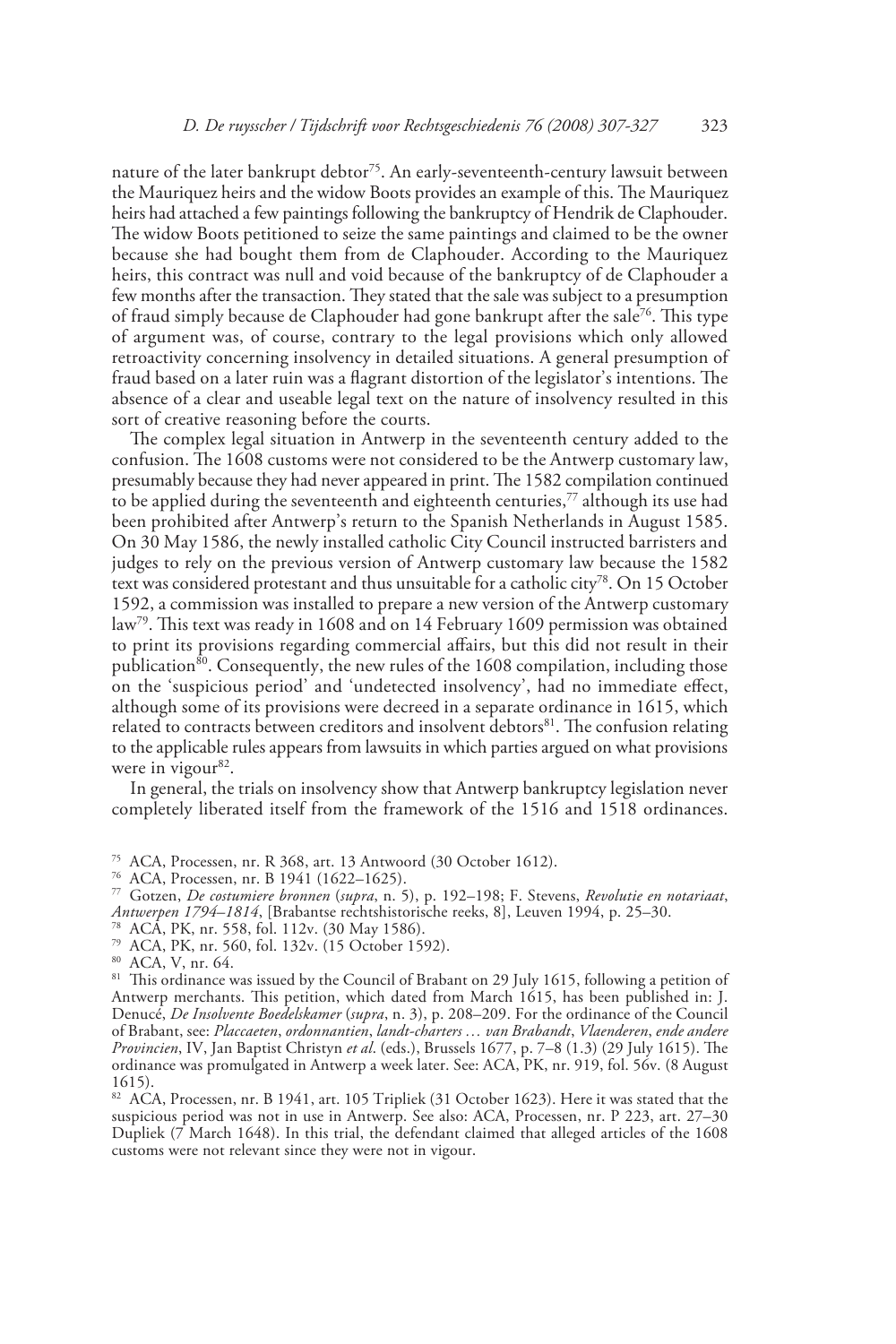The intervention of the *amman* concerned the registration of the claims, the sequestration of the debtor's assets and the distribution of the proceeds from the public sale. This official had an executive task and, his competence not being changed after 1516 notwithstanding the important changes in the bankruptcy legislation, he was not involved in the determination of the actual hierarchy between the creditors. Thus, the Antwerp system was essentially dualistic in nature. An official managed the collective procedure, while the judge decided the actual contents of the case. This was also the philosophy behind the 1516 and 1518 ordinances. The gradual broadening of the bankruptcy expropriations resulted in new duties for the judge because not only the rank of the creditors had to be determined but also whether the sued debtor was insolvent or not. Under the former regime, a public summoning of the debtor led to the legal truth that he was fugitive if he did not appear within a specified delay. The lack of clarity in the legal texts relating to insolvency put the decision on this issue with the judge if allegations of insolvency were challenged. In many cases, however, no investigation into the involved debtor's financial position was made. Unlike the solution of the 1807 *Code de commerce*, there was no legally imposed declaration of the starting date of insolvencies by judgment $83$ .

A closer relation between the administration and litigation relating to cases of insolvency was later developed in Amsterdam. At the end of the sixteenth century and still in the seventeenth century, parts of the 1582 Antwerp customary compilation on commercial contracts were applied there<sup>84</sup>. Presumably in 1617, an Amsterdam ordinance, which was influenced by the Antwerp written customs, ordered to distribute the returns from a public sale rateably if the sale was due to a debtor's flight or insolvency<sup>85</sup>. The contribution of Antwerp legislation, which was an outcome of this city's commercial aura and of the role of Antwerp emigrants in the North after 1585, did however not halt legal innovations. On 6 November 1643, the Amsterdam City Council issued an ordinance establishing a Chamber for insolvencies<sup>86</sup>. It contained a liquidation procedure that was applied to all types of insolvency and went further than the Antwerp solutions. Although there was still a theoretical distinction between the management of assets and the intervention of a judge, the separation between the two functions was less strict than in Antwerp, as lawsuits on the liquidation

<sup>83</sup> This resulted in discussions on proof, as insolvency could not be proven with judgments. See: ACA, Processen, nr. C 3157, art. 4–5 Repliek (1668). In this lawsuit, a denial of allegations of failure was met with an invitation to swear an oath of good faith.

<sup>84</sup> J.W. Bosch, *Remarques sur quelques influences exercées en matière de droit*, *par les provinces méridionales sur les provinces septentrionales des Pays-Bas jusqu'en 1795*, Tijdschrift voor Rechtsgeschiedenis, 19 (1951), p. 144–146; W.F.H. Oldewelt, *De pogingen tot 'codificatie' van het Amsterdamse recht*, Vereeniging tot uitgaaf der bronnen van het oud-vaderlandsche recht, Verslagen en mededeelingen, 13 (1967), p. 71.

<sup>85</sup> *Handtvesten*, *ofte privilegien*, *handelingen*, *costumen*, *ende willekeuren der Stadt Aemstelredam ...*, Amsterdam 1639, p. 100. The exact date of promulgation is not mentioned. In this compilation of Amsterdam legislation, the summary of this ordinance follows a '*turbe*' on the rights of the unpaid vendor against a bankrupt, which dates from 15 April 1617. There is, surprisingly, no reference to this ordinance in an earlier version of the compilation dating from 1624, although this 1624 compilation does contain the text of the forementioned *turbe*. See: *Hand-vesten*, *privilegien*, *handelingen*, *costuymen*, *ende willekeuren der Stadt Aemstelredam ...*, s.l. 1624, p. 196 (= p. 96).

<sup>86</sup> This ordinance has been published in: Gerard Rooseboom, *Recueil van verscheyde keuren*, *en costumen*: *midtsgaders maniere van procederen binnen de stadt Amsterdam*, Amsterdam 1656, p. 304–309.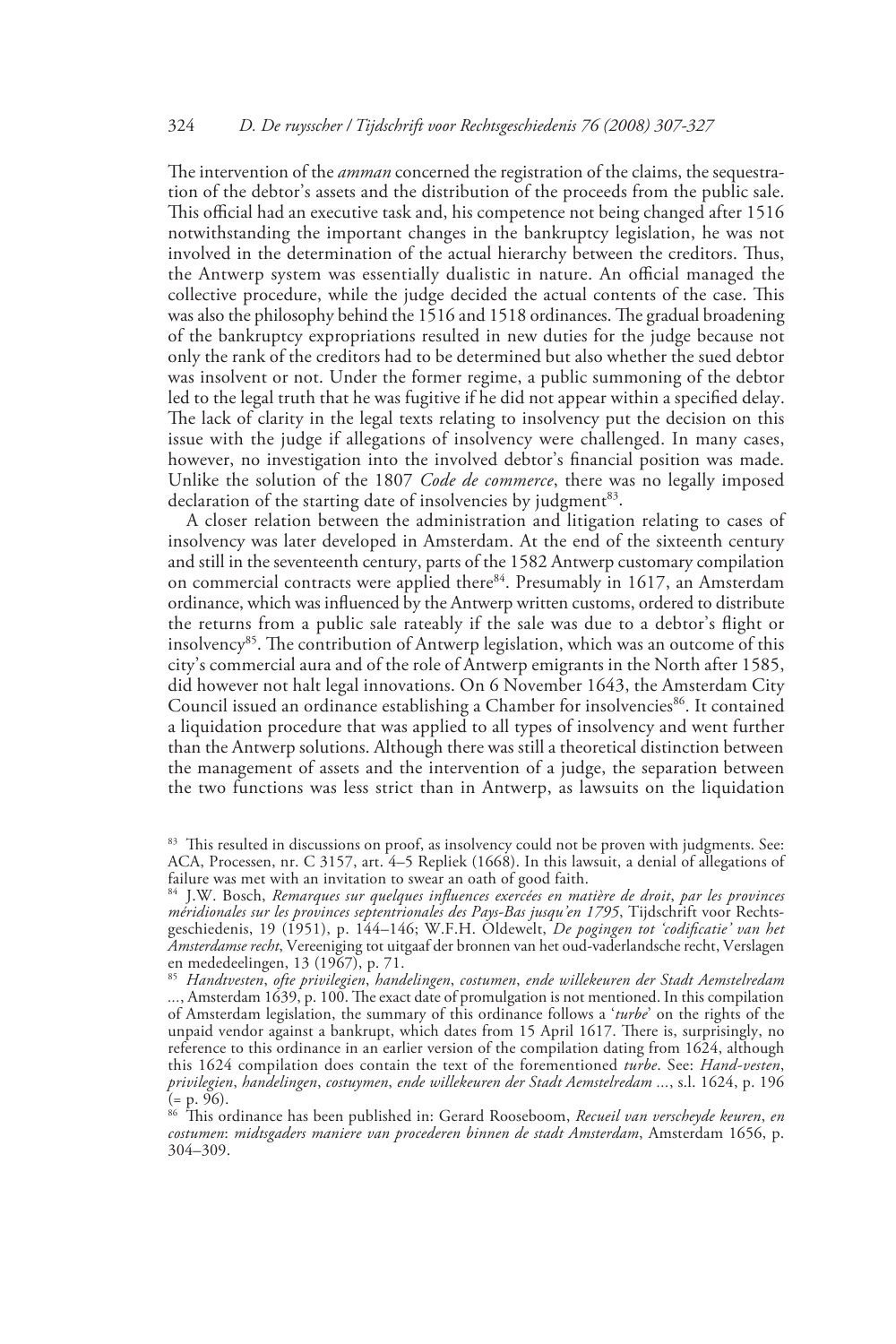suspended the public sale and should be brought before the Chamber, which also managed the evaluation and payment of the creditors' claims<sup>87</sup>. Furthermore, the Amsterdam legislation properly distinguished between the research into the financial situation of the suspected insolvent and the declaration of insolvency. The latter was only proclaimed if a persistent shortage of funds had been assessed<sup>88</sup>. In Antwerp, on the contrary, the state of insolvency was determined by the claimants. It was a debtor's reputation, or the lack of confidence of his creditors, that started the insolvency procedure. Thus, in practice, insolvency was presumed to be present if collective claims were introduced. This explains why there was no legal protection for debtors who had been accused of insolvency but whose assets were found to exceed their debts.

#### 2. – *Business attitudes towards insolvency and bankruptcy*

It is evident from the mentioned lawsuits that creditors adapted their approach towards liquidity problems of contractual parties according to the legal solutions. It would, however, be an exaggeration to consider the bankruptcy legislation as the sole basis of the creditors' actions. Instead, the merchant community in Antwerp attempted to solve business problems by means of arbitration and settlement. The ordinances issued by the City Council did not forbid negotiations and only provided rules for situations in which no agreement could be reached between the involved parties. An appeal to the urban authorities always followed a breach of trust. When creditors relied upon the declarations of their debtor that he would master his financial problems, no publicly managed liquidation was necessary. Legal remedies were only used if negotiations had failed or if creditors were not willing to extend their credit.

Some evidence hints at the application of legal procedures and terminology according to the creditor's insights. As was stated in the legal texts, the collective liquidation started after the attachment of a suspected insolvent's properties. In theory, insolvency triggered the start of the procedure<sup>89</sup>. However, in practice, the creditors determined what was to be done. Seizure mostly served as a means to secure the cooperation of a contractual party. If a debtor refused to honour the demands upon attachment, his creditors addressed a petition for liquidation to the City Council. The automatic intervention of urban officials after the attachment of a bankrupt's assets, as it was written in the customary law, was therefore merely theoretical. In their petitions, creditors urged for a public appeal by the City Council in the form of an ordinance<sup>90</sup>. The petitioners insisted on the fraudulent nature of the bankruptcy, even if the debtor was still present in the city and had not committed criminal acts. The assembly of creditors coloured the facts and spoke of 'ugly' bankruptcies, though without specifying

<sup>87</sup> G. Moll, *De Desolate Boedelskamer te Amsterdam*, *Bijdrage tot de kennis van Oud-Hollandsch failliten-recht*, [PhD thesis University of Amsterdam], Amsterdam 1879, p. 77–86.

<sup>88</sup> G. Moll, *De Desolate Boedelskamer* (*supra*, n. 87), p. 66–67.

<sup>89</sup> Some legal authors from the seventeenth-century Southern Netherlands mentioned this *ipso iure*-feature of Antwerp bankruptcy legislation. See: Frans Van der Zypen (Zypaeus), *Notitia iuris Belgici*, in: Opera omnia, Antwerp 1675, p. 104 (7.12). This treatise was first published in 1635.

<sup>90</sup> For an example of an ordinance asked for by creditors, see: ACA, PK, nr. 627, fol. 31v. (7 August 1560). This petition for a public appeal, made by the creditors of Jan Badueri, was honoured by the City Council. An ordinance was issued on 9 August 1560.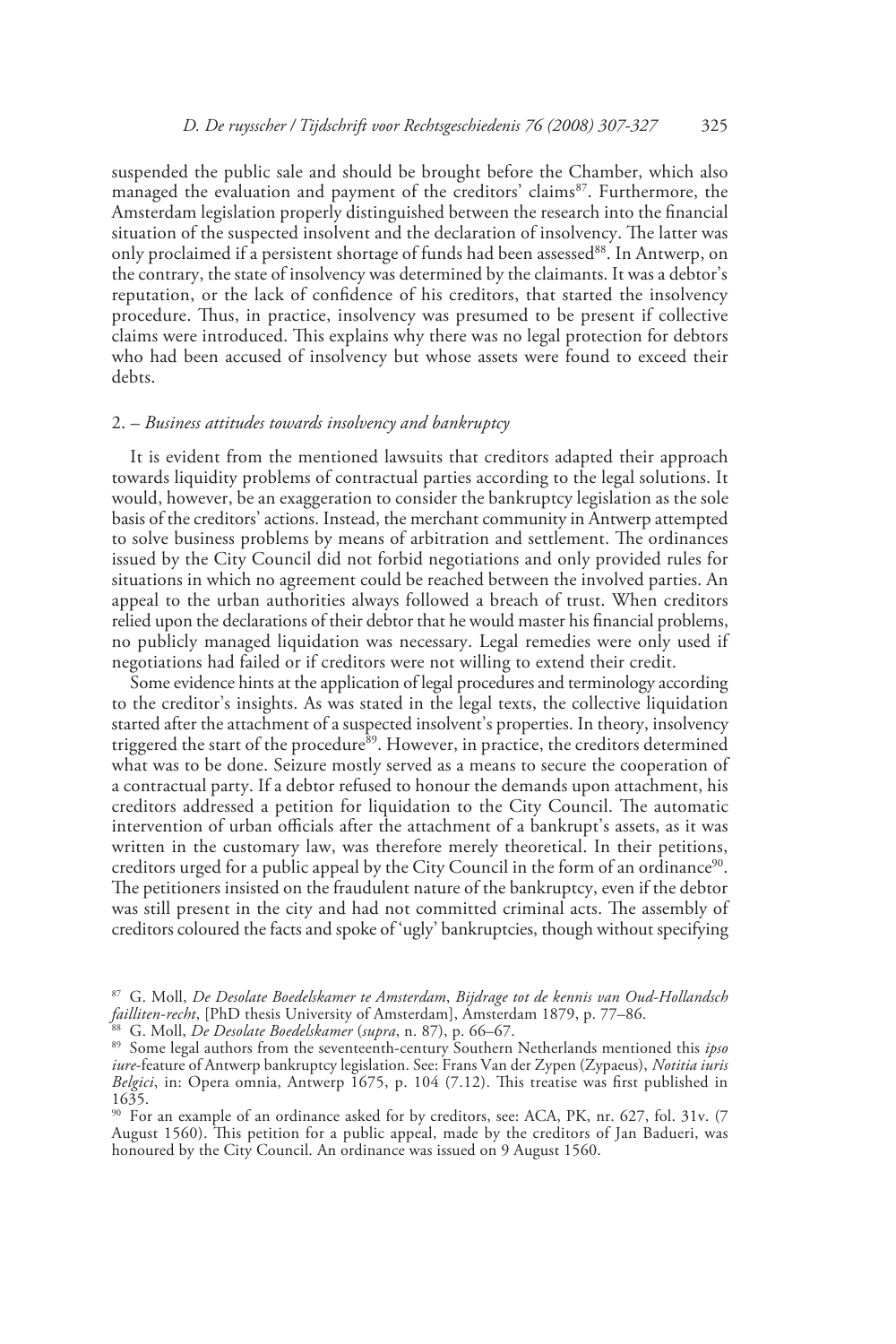what could be reproached to the alleged bankrupt<sup>91</sup>. Negotiations between a debtor and his creditors were often accompanied by threats to ruin the insolvent if he did not agree with the conditions of the creditors $92$ . Under the regime of the 1582 customs, the creditors therefore determined to a large extent the debtor's fate. The decision whether he would be subject to liquidation or whether he was granted facilities such as postponement was the creditors'. If they refused a settlement, they could ask the City Council for a liquidation for bankruptcy.

# **Conclusion**

During the sixteenth century, Antwerp bankruptcy legislation evolved from a body of rules with rather primitive definitions to a system based on new but unwieldy provisions. By the beginning of the seventeenth century, Antwerp bankruptcy legislation had moved beyond the terminological framework of the older ordinances. This process resulted from a new approach to local law and was caused by the integration of originally very diverse liquidation procedures. These differences were due mainly to the partial integration by the 1516 and 1518 ordinances of collective actions in a system that was thoroughly governed by rules on individual debt recovery. However, liquidation practice had never been hindered by the limited scope of these ordinances because characteristics of the bankruptcy procedure were soon applied elsewhere. Under the influence of bankruptcy legislation, attachment or seizure, which was a means of debt collection through the locking of a debtor's belongings, could be used to freeze all the debtor's assets if it was accompanied with a petition for search and inventory.

The evident similarities between these systems and the inequalities which enabled opportunistic actions, led to a convergence of the procedures. This is evident in the extension of the bankruptcy liquidation system to insolvency. Following this innovation, which was also facilitated by changing opinions in legal literature, the old rules had to be adapted to the new concepts. Therefore, the 1582 and 1608 customs attempted strictly to distinguish between debtors, insolvents and fraudulent bankrupts. The compilers clearly felt the need to provide legal protection for situations of simple indebtedness by requiring a publicly known ruin. In real life however, these provisions resulted in problems. Both the 1582 and 1608 customs did not contain any objective standard that made it possible to determine the types of debt recovery. The difficult legal definitions and rules put the centre of the bankruptcy procedure in the courts because the judges had to define the nature of a debtor's state if he contested his creditors' claims. The Antwerp law texts contributed considerably to the power of the creditors because the concept of 'notorious insolvency' implied that the claimants themselves could decide whether the targeted debtor was financially reliable.

<sup>91</sup> ACA, PK, nr. 675, fol. 258v. (22 December 1595); nr. 699, fol. 46v. (27 July 1610). In both requests, creditors petitioned for measures following 'eene groote ende lelycke banqueroute' ['a big and ugly bankruptcy']. In fact, nearly all ordinances issued between 1550 and 1600 that concerned collective liquidation related to a criminal bankruptcy or were at least based on allegations of such behaviour. See: *Index der gebodboeken*, Antwerpsch Archievenblad, 1st series, 1 (s.d.), p. 120–464, 2 (s.d.), p. 1–68, 2nd series, 9 (1934), p. 115–157, 186–236 and 241– 315.

<sup>92</sup> ACA, V, nr. 1296, fol. 230 (judgment of 25 August 1618).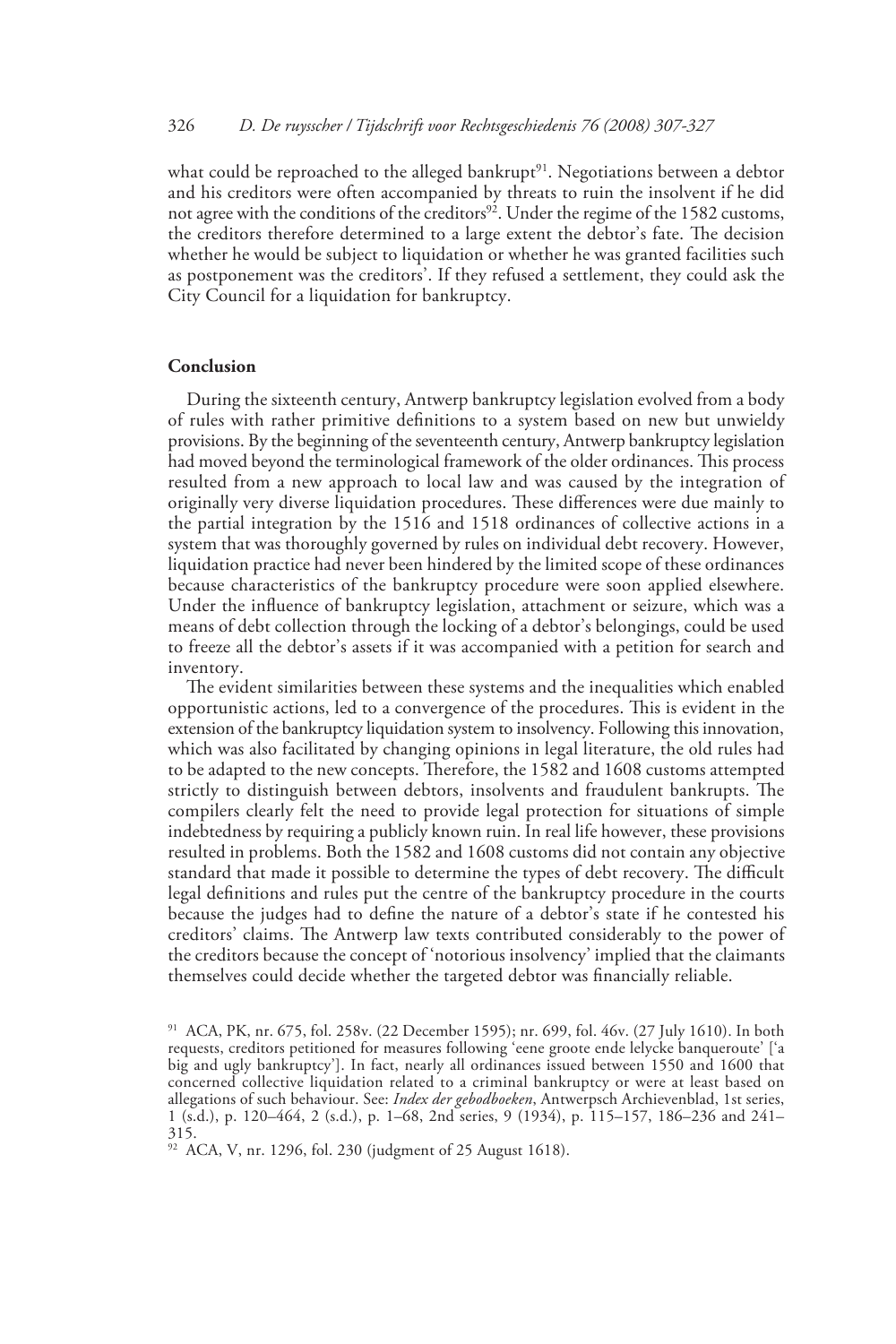In spite of all this, Antwerp customary law provides an early example of attempts to capture insolvency in legal terminology. The distinction between indebtedness and definite insolvency did not appear clearly in the Antwerp legislation, but this new view laid the basis for legal concepts surrounding the starting point of business failure, which is today, as it was in the past, an important characteristic of bankruptcy legislation.